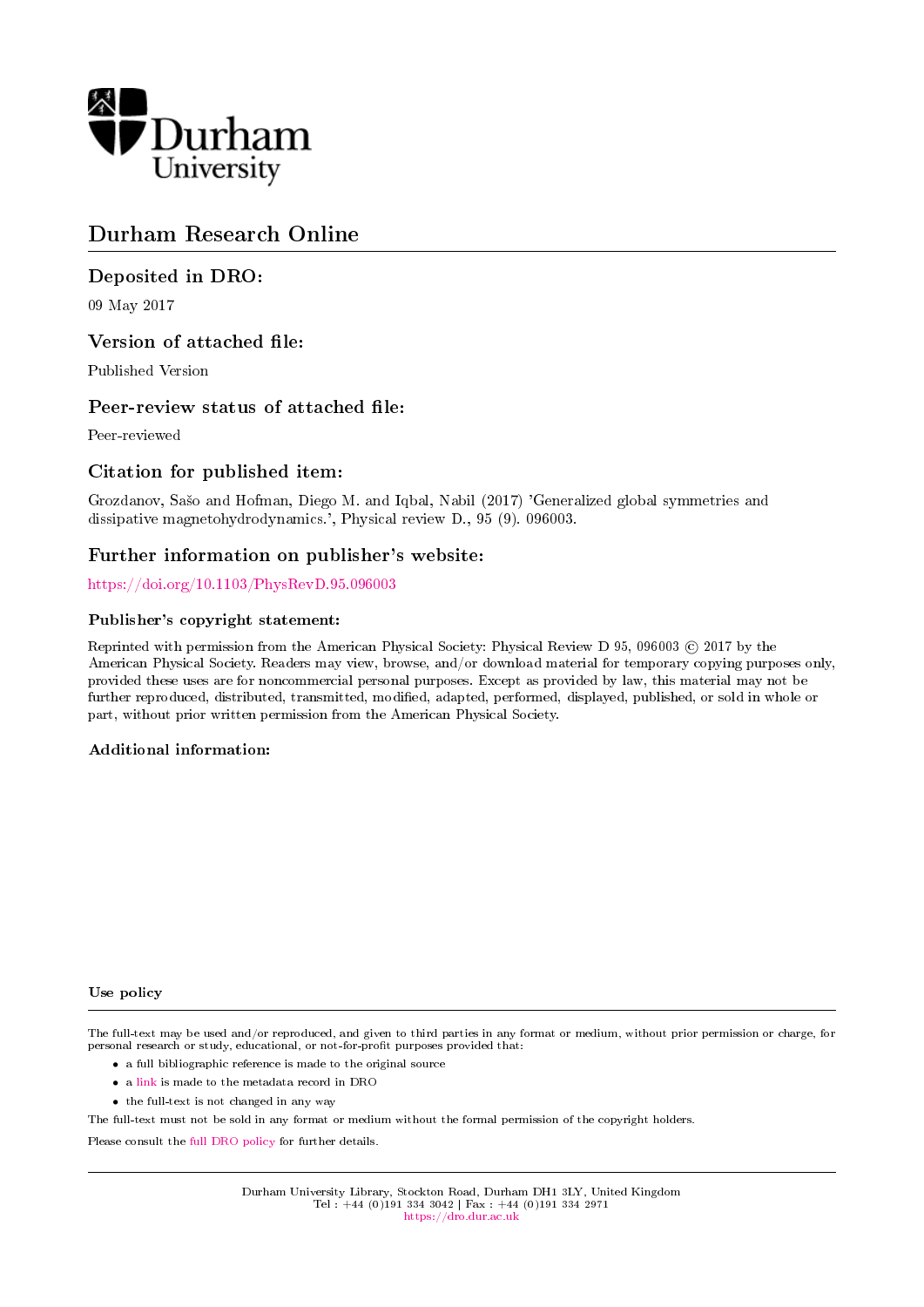# <span id="page-1-3"></span>Generalized global symmetries and dissipative magnetohydrodynamics

Sašo Grozdanov,<sup>[1,\\*](#page-1-0)</sup> Diego M. Hofman,<sup>2,[†](#page-1-1)</sup> and Nabil Iqbal<sup>2,[‡](#page-1-2)</sup>

 $<sup>1</sup>$ Instituut-Lorentz for Theoretical Physics, Leiden University,</sup> Niels Bohrweg 2, Leiden 2333 CA, Netherlands<br>2 *Institute for Theoretical Physics, University of Amsterdam, Science Park 904* Postbus 94485, 1090 GL Amsterdam, Netherlands (Received 2 January 2017; published 5 May 2017)

The conserved magnetic flux of  $U(1)$  electrodynamics coupled to matter in four dimensions is associated with a generalized global symmetry. We study the realization of such a symmetry at finite temperature and develop the hydrodynamic theory describing fluctuations of a conserved 2-form current around thermal equilibrium. This can be thought of as a systematic derivation of relativistic magnetohydrodynamics, constrained only by symmetries and effective field theory. We construct the entropy current and show that at first order in derivatives, there are seven dissipative transport coefficients. We present a universal definition of resistivity in a theory of dynamical electromagnetism and derive a direct Kubo formula for the resistivity in terms of correlation functions of the electric field operator. We also study fluctuations and collective modes, deriving novel expressions for the dissipative widths of magnetosonic and Alfvén modes. Finally, we demonstrate that a nontrivial truncation of the theory can be performed at low temperatures compared to the magnetic field: this theory has an emergent Lorentz invariance along magnetic field lines, and hydrodynamic fluctuations are now parametrized by a fluid tensor rather than a fluid velocity. Throughout, no assumption is made of weak electromagnetic coupling. Thus, our theory may have phenomenological relevance for dense electromagnetic plasmas.

DOI: [10.1103/PhysRevD.95.096003](https://doi.org/10.1103/PhysRevD.95.096003)

#### I. INTRODUCTION

Hydrodynamics is the effective theory describing the long-distance fluctuations of conserved charges around a state of thermal equilibrium. Despite its universal utility in everyday physics and its pedigreed history, its theoretical development continues to be an active area of research even today. In particular, the new laboratory provided by gauge/ gravity duality has stimulated developments in hydrodynamics alone, including an understanding of universal effects in anomalous hydrodynamics [1–[3\],](#page-21-0) potentially fundamental bounds on dissipation [\[4,5\]](#page-21-1), a refined understanding of higher-order transport [6–[12\],](#page-21-2) and path-integral (action principle) formulations of dissipative hydrodynamics  $[13-21]$ ; see e.g. Refs.  $[5,22,23]$  for reviews of hydrodynamics from the point of view afforded by holography.

It is well understood that the structure of a hydrodynamic theory is completely determined by the conserved currents and the realization of such symmetries in the thermal equilibrium state of the system. In this paper, we would like to apply such a symmetry-based approach to the study of magnetohydrodynamics, i.e. the long-distance limit of Maxwell electromagnetism coupled to light charged matter at finite temperature and magnetic field.

To that end, we first ask a question with a seemingly obvious answer: what are the symmetries of  $U(1)$  electrodynamics coupled to charged matter? One might be tempted to say that there is a  $U(1)$  current  $j_{el}^{\mu}$  associated<br>with electric charge. There is indeed such a divergenceless with electric charge. There is indeed such a divergenceless object, related to the electric field strength by Maxwell's equations:

$$
\frac{1}{g^2} \nabla_{\mu} F^{\mu\nu} = j_{\text{el}}^{\nu}.
$$
 (1.1)

<span id="page-1-5"></span>However, the symmetry associated with this current is a gauge symmetry. Gauge symmetries are merely redundancies of the description and thus are presumably not useful for organizing universal physics.

<span id="page-1-4"></span>The true global symmetry of  $U(1)$  electrodynamics is actually something different. Consider the following antisymmetric tensor:

$$
J^{\mu\nu} = \frac{1}{2} \varepsilon^{\mu\nu\rho\sigma} F_{\rho\sigma}.
$$
 (1.2)

It is immediately clear from the Bianchi identity (i.e. the absence of magnetic monopoles) that  $\nabla_{\mu}J^{\mu\nu} = 0$ . This is not related to the conservation of electric charge but rather states that magnetic field lines cannot end.

What is the symmetry principle behind such a conservation law? It has recently been stressed in Ref. [\[24\]](#page-22-1) that just as a normal 1-form current  $J^{\mu}$  is associated with a

<span id="page-1-0"></span>[<sup>\\*</sup>](#page-1-3) grozdanov@lorentz.leidenuniv.nl

<span id="page-1-1"></span>[<sup>†</sup>](#page-1-3) d.m.hofman@uva.nl

<span id="page-1-2"></span>[<sup>‡</sup>](#page-1-3) n.iqbal@uva.nl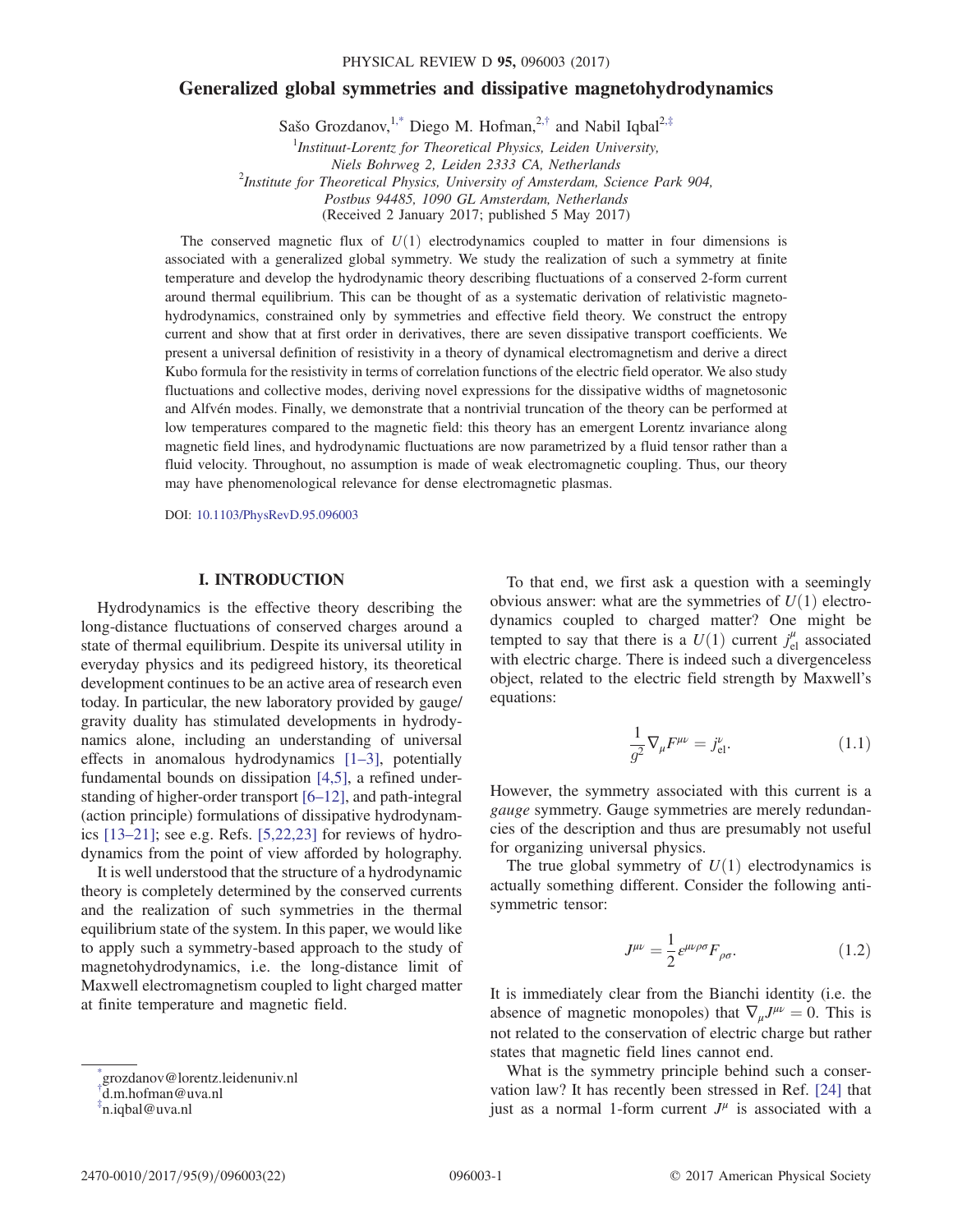global symmetry, higher-form symmetries such as  $J^{\mu\nu}$  are associated with generalized global symmetries and should be treated on precisely the same footing. We first review the physics of a conventional global symmetry, which we call a 0-form symmetry in the notation of Ref. [\[24\]:](#page-22-1) with every 0-form symmetry comes a divergenceless 1-form current  $j^{\mu}$ , the Hodge dual of which we integrate over a codimension-1 manifold to obtain a conserved charge. If this codimension-1 manifold is taken to be a time slice, then the conserved charge can be conveniently thought of as counting a conserved particle number: intuitively, since particle world lines cannot end in time, we can "catch" all the particles by integrating over a time slice. The objects that are charged under 0-form symmetries are local operators which create and destroy particles, and the symmetry acts [in the  $U(1)$  case] by multiplication of the operator by a 0-form phase  $\Lambda$  that is weighted by the charge of the operator q:  $\mathcal{O}(x) \rightarrow e^{iq\Lambda} \mathcal{O}(x)$ .

Consider now the less familiar but directly analogous case of a 1-form symmetry. a 1-form symmetry comes with a divergenceless 2-form current  $J^{\mu\nu}$ , the Hodge star of which we integrate over a codimension-2 surface to obtain a conserved charge  $Q = \int_S \star J$ . This conserved charge should<br>be thought of as counting a *string* number: as strings do not be thought of as counting a *string* number: as strings do not end in space *or* in time, an integral over a codimension-2 surface is enough to catch all the strings, $\frac{1}{s}$  $\frac{1}{s}$  $\frac{1}{s}$  as shown in Fig. 1. The objects that are charged under 1-form symmetries are one-dimensional (1D) objects such as Wilson or 't Hooft lines. These 1D objects create and destroy strings, and the symmetry acts (in the 1-form case) by multiplication by a 1-form phase  $\Lambda_{\mu}$  integrated along the contour C of the 't Hooft line:  $W(C) \rightarrow \exp(iq \int_C \Lambda_\mu dx^\mu) W(C)$ .<br>In the case of electromagnetism, the 2-form

In the case of electromagnetism, the 2-form current is given by [\(1.2\),](#page-1-4) and the strings that are being counted are magnetic field lines. We could also consider the dual current  $F^{\mu\nu}$  itself, which would count *electric* flux lines; however, from [\(1.1\)](#page-1-5), we see that  $F^{\mu\nu}$  is not conserved in the presence of light electrically charged matter, because electric field lines can now end on charges. Thus, electrodynamics coupled to charged matter has only a single conserved 2-form current. This is the universal feature that distinguishes theories of electromagnetism from other theories, and the manner in which the symmetry is realized should be the starting point for further discussion of the phases of electrodynamics.<sup>2</sup> For example, this symmetry is spontaneously broken in the usual Coulomb phase (where the gapless photon is the associated Goldstone boson) and

<span id="page-2-0"></span>

FIG. 1. Integration over a codimension-2 surface S counts the number of strings that cross it at a given time.

is unbroken in the superconducting phase (where magnetic flux tubes are gapped). We refer the reader to Ref. [\[24\]](#page-22-1) for a detailed discussion of these issues.

In this paper, we discuss the long-distance physics of this conserved current near thermal equilibrium, applying the conventional machinery of hydrodynamics to a theory with a conserved 2-form current and conserved energy momentum. We are thus constructing a generalization of the (very well-studied) theory that is usually called relativistic magnetohydrodynamics. To the best of our knowledge, most discussions of magnetohydrodynamics (MHD) separate the matter sector from the electrodynamic sector. It seems to us that this separation makes sense only at weak coupling and may often not be justified; for example, the plasma coupling constant  $\Gamma$ , defined as the ratio of potential to kinetic energies for a typical particle, is known to attain values up to  $\mathcal{O}(10^2)$  in various astrophysical and laboratory plasmas [\[26\]](#page-22-2). Experimental estimates of the ratio of shear viscosity to entropy density (where a small value is widely understood as being a universal measure of interaction strength [\[4\]\)](#page-21-1) in such plasmas at high  $\Gamma$  obtain minimum values that are  $\mathcal{O}(1) - \mathcal{O}(10)$  [\[27\].](#page-22-3) These suggest the presence of strong electromagnetic correlations.

Our discussion will not make any assumptions of weak coupling and should therefore be valid for any value of  $\Gamma$ ; we will be guided purely by symmetries and the principles of the effective field theory of hydrodynamics. Beyond the (global) symmetries, the construction of the hydrodynamic gradient expansions also requires us to choose relevant hydrodynamic fields (degrees of freedom), which, as we will discuss, crucially depend on the symmetry breaking pattern in the physical system at hand. In particular, in addition to conventional hydrodynamics at finite temperature, we will also study a variant of magnetohydrodynamics at very low temperatures. This theory has an emergent Lorentz invariance associated with boosts along the background magnetic field lines, and the parametrization of hydrodynamic fluctuations is considerably different. Interestingly, at  $T = 0$ , leading-order corrections to ideal hydrodynamics only enter at second order, thus showing the direct relevance of higherorder hydrodynamics (see e.g. Refs. [\[6,8,9,11\]](#page-21-2)). While this treatment does not include the typical light modes that

<sup>&</sup>lt;sup>1</sup>Note that the dynamics of stringlike degrees of freedom has been discussed in the context of superfluid hydrodynamics in the interesting recent paper [\[25\]](#page-22-4). In that case, strings arise as solitons and, unlike in our work, interact through long range forces. <sup>2</sup>

In electrodynamics in  $2 + 1$  dimensions, this point of view is somewhat more familiar, as the analog of  $J^{\mu\nu}$  is a conventional 1-form "topological" current  $J_{2+1}^{\mu} = \varepsilon^{\mu\nu\rho} F_{\nu\rho}$ .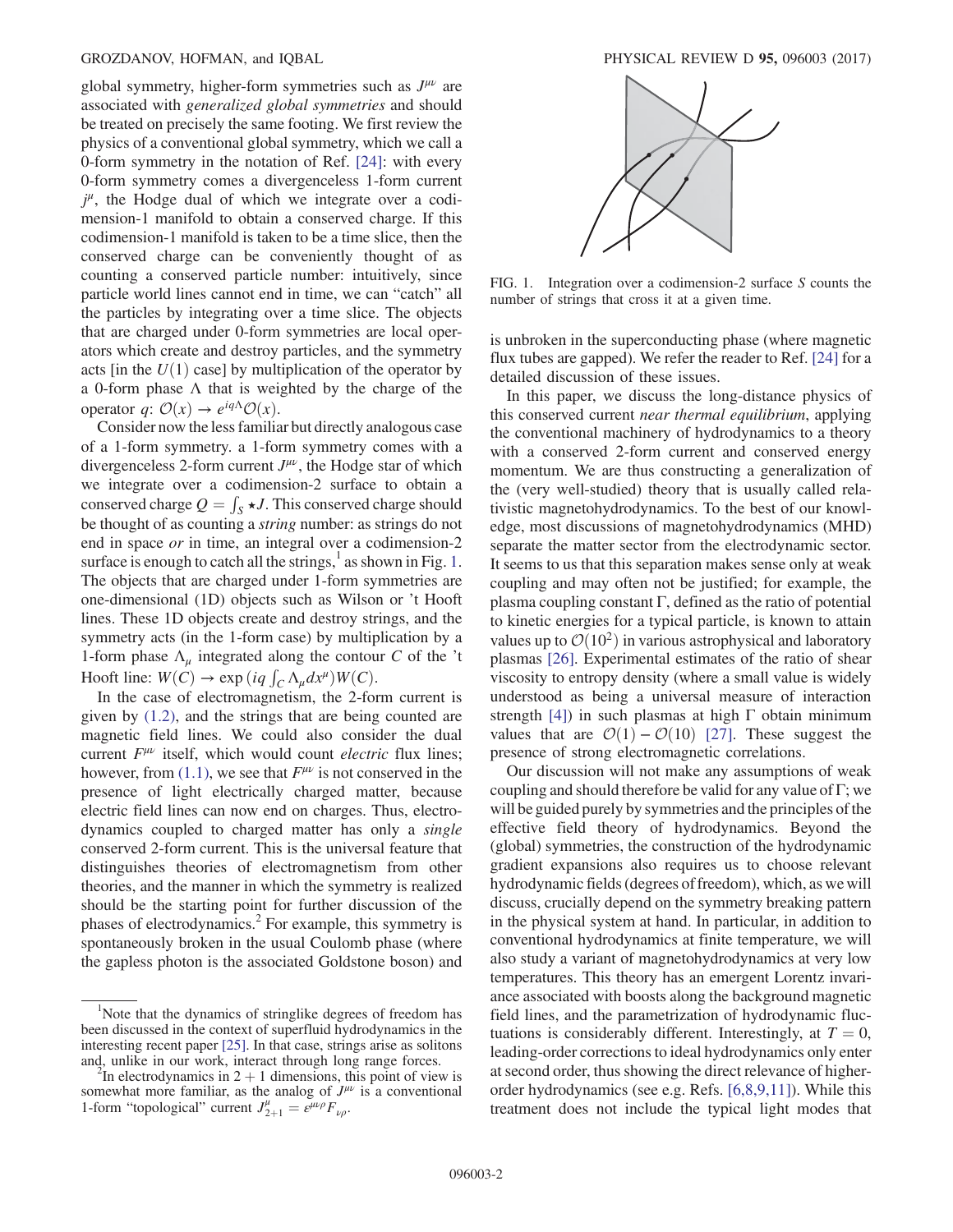emerge at  $T = 0$ , it does capture a universal self-contained sector of magnetohydrodynamics.

We now describe an outline of the rest of this paper. In Sec. [II](#page-3-0), we discuss the construction of ideal hydrodynamic theory at finite temperature. In Sec. [III,](#page-6-0) we move beyond ideal hydrodynamics: we work to first order in derivatives and demonstrate that there are seven transport coefficients that are consistent with entropy production, describing also how they may be computed through Kubo formulas. In Sec. [IV,](#page-9-0) we study linear fluctuations around the equilibrium solution and derive the dispersion relations and dissipative widths of gapless magnetohydrodynamic collective modes. In Sec. [V,](#page-13-0) we study the simple extension of the theory associated with adding an extra conserved 1-form current (e.g. baryon number). In Sec. [VI,](#page-13-1) we turn to the theory at strictly zero temperature, where we discuss novel phenomena that can be understood as arising from a hydrodynamic equilibrium state with extra unbroken symmetries. We conclude with a brief discussion and possible future applications in Sec. [VII](#page-18-0).

Previous study of the hydrodynamics of a fluid of strings includes Ref. [\[28\].](#page-22-5) While this work was being written, we came to learn of the interesting paper [\[29\]](#page-22-6), which also studies a dissipative theory of strings and makes the connection to MHD. Though the details of some derivations differ, there is overlap between that work and our Secs. [II](#page-3-0) and [III.](#page-6-0)

#### <span id="page-3-0"></span>II. IDEAL MAGNETOHYDRODYNAMICS

Our hydrodynamic theory will describe the dynamics of the slowly evolving conserved charges, which in our case are the stress-energy tensor  $T^{\mu\nu}$  and the antisymmetric current  $J^{\mu\nu}$ .

#### A. Coupling external sources

<span id="page-3-1"></span>For what follows, it will be very useful to couple the system to external sources. The external source for the stress-energy tensor is a background metric  $g_{\mu\nu}$ , and we also couple the antisymmetric current  $J^{\mu\nu}$  to an external 2-form gauge field source  $b_{\mu\nu}$  by deforming the microscopic onshell action  $S_0$  by a source term:

$$
S[b] \equiv S_0 + \Delta S[b],
$$
  
\n
$$
\Delta S[b] \equiv \int d^4x \sqrt{-g} b_{\mu\nu} J^{\mu\nu}.
$$
\n(2.1)

The currents are defined in terms of the total action as

$$
T^{\mu\nu}(x) \equiv \frac{2}{\sqrt{-g}} \frac{\delta S}{\delta g_{\mu\nu}(x)},\tag{2.2}
$$

$$
J^{\mu\nu}(x) \equiv \frac{1}{\sqrt{-g}} \frac{\delta S}{\delta b_{\mu\nu}(x)}.
$$
 (2.3)

<span id="page-3-5"></span>Demanding invariance of this action under the gauge symmetry  $\delta_{\Lambda}b = d\Lambda$  with  $\Lambda$  a 1-form gauge parameter results in

$$
\nabla_{\mu}J^{\mu\nu} = 0. \tag{2.4}
$$

<span id="page-3-4"></span>Similarly, demanding invariance under an infinitesimal diffeomorphism that acts on the sources as a Lie derivative,  $\delta_{\xi}g = \mathcal{L}_{\xi}g$ ,  $\delta_{\xi}b = \mathcal{L}_{\xi}b$ , gives us the (non)conservation of the stress-energy tensor in the presence of a source,

$$
\nabla_{\mu}T^{\mu\nu} = H^{\nu}{}_{\rho\sigma}J^{\rho\sigma},\tag{2.5}
$$

where  $H = db$ . The term on the right-hand side of the equation states that an external source can perform work on the system.

We now discuss the physical significance of the *b*-field source. A term  $b_{ti} = \mu$  should be thought of as a chemical potential for the charge  $J^{ti}$ , i.e. a string oriented in the *i*th spatial direction.

<span id="page-3-3"></span>For our purposes, we can obtain some intuition by considering the theory of electrodynamics coupled to such an external source, i.e. consider using [\(1.2\)](#page-1-4) to write the current as

$$
J^{\mu\nu} = \varepsilon^{\mu\nu\rho\sigma} \partial_{\rho} A_{\sigma}, \tag{2.6}
$$

<span id="page-3-2"></span>with  $A$  the familiar gauge potential from electrodynamics.<sup>3</sup> Then, the coupling  $(2.1)$  becomes after an integration by parts

$$
\Delta S[b] = \int d^4x \sqrt{-g} A_{\sigma} j^{\sigma}_{\text{ext}},
$$
  

$$
j^{\sigma}_{\text{ext}} \equiv \varepsilon^{\sigma \rho \mu \nu} \partial_{\rho} b_{\mu \nu}.
$$
 (2.7)

The field strength  $H$  associated to  $b$  can be interpreted as an external background electric charge density to which the system responds.

For example, consider a cylindrical region of space V that has a nonzero value for the chemical potential in the  $z$ direction,

$$
b_{tz}(x) = \frac{\mu}{2}\theta_V(x),\tag{2.8}
$$

where  $\theta_V(x)$  is 1 if  $x \in V$  and is 0 otherwise. Then, from [\(2.7\),](#page-3-2) we see that we have

$$
j_{\text{ext}}^{\phi}(x) = \mu \delta_{\partial V}(x); \tag{2.9}
$$

i.e. we have an effective electric current running in a deltafunction sheet in the  $\phi$  direction along the outside of the cylinder. Thus, the chemical potential for producing a

<sup>&</sup>lt;sup>3</sup>We choose conventions whereby  $\varepsilon_{txyz} = 1$ .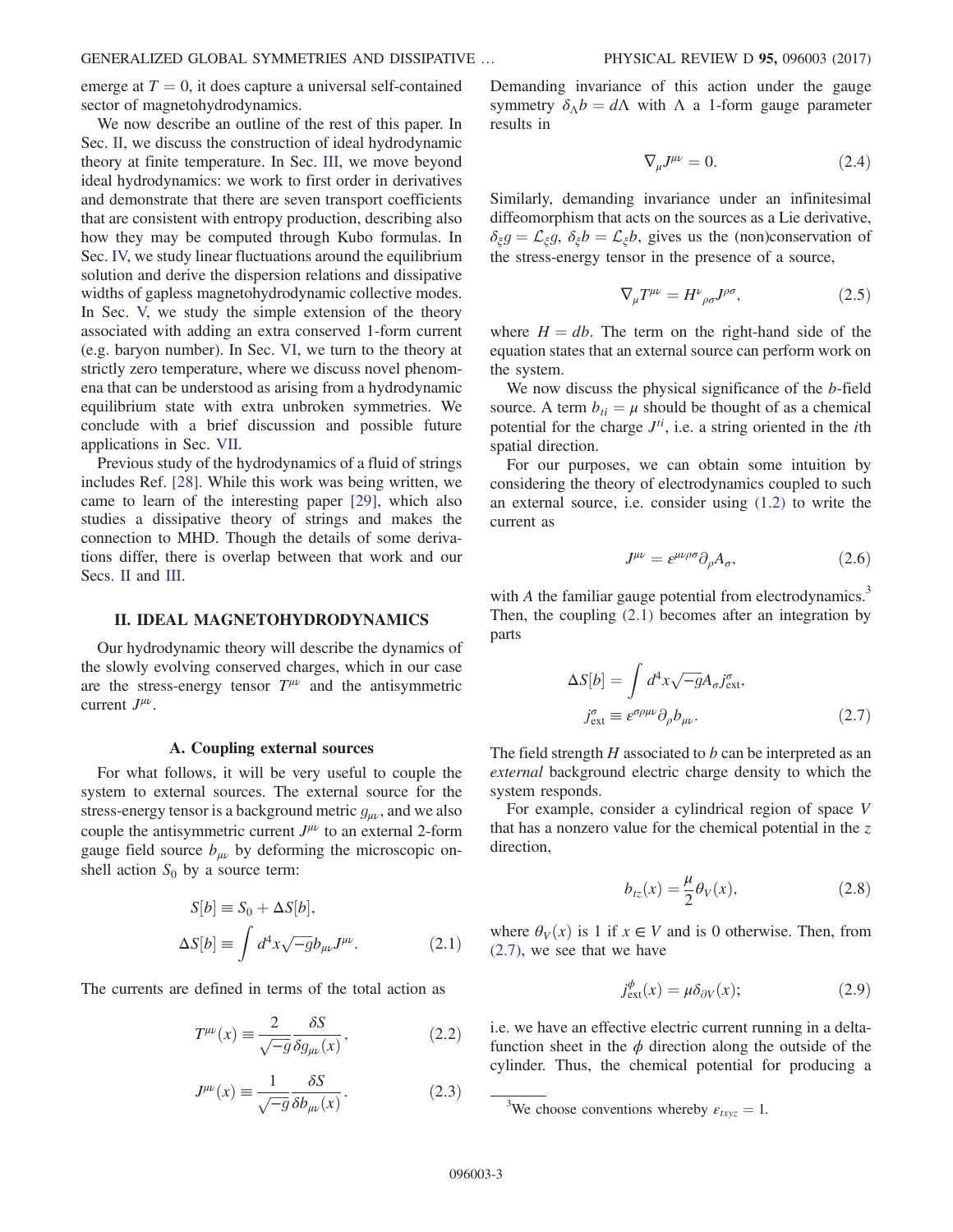magnetic field line poking through a system is an electrical current running around the edge of the system, as one would expect from textbook electrodynamics. In our formalism, the actual magnetic field created by this chemical potential is controlled by a thermodynamic function, the susceptibility for the conserved charge density  $J^{tz}$ .

We will sometimes return to the interpretation of  $b$  as charge source to build intuition; however, we stress that in general when there are light electrically charged degrees of freedom present, the  $A(x)$  defined in [\(2.6\)](#page-3-3) does not have a local effective action and is not a useful quantity to consider.

### B. Hydrodynamic stress-energy tensor and current

We now turn to ideal hydrodynamics at nonzero temperature. We first discuss the equilibrium state. Recall that the analog of a conserved charge  $O$  for our 2-form current is its integral over a codimension-2 spacelike surface S with no boundaries, as shown in Fig. [1](#page-2-0),

$$
Q = \int_{S} \star J. \tag{2.10}
$$

Q counts the number of field lines crossing S at any instant of time and is thus unaltered by deformations of S in both space and time. A thermal equilibrium density matrix is then given (for a particular choice of S) by

$$
\rho(T,\mu) = \exp\left(-\frac{1}{T}(H-\mu Q)\right),\tag{2.11}
$$

where  $\mu$  is the chemical potential associated with the 2-form charge. This density matrix can be obtained from cutting open a Euclidean path integral with an appropriate component of b turned on, e.g. the S is the xy plane then we would use  $b_{tz} = \frac{\mu}{2}$ .<br>Elementary arou

<span id="page-4-0"></span>Elementary arguments, which we spell out in detail in Appendix [A](#page-18-1), then give us the form of the stress-energy tensor and the conserved higher rank current in thermal equilibrium<sup>4</sup>:

$$
T^{\mu\nu}_{(0)} = (\varepsilon + p)u^{\mu}u^{\nu} + pg^{\mu\nu} - \mu\rho h^{\mu}h^{\nu},
$$
  
\n
$$
J^{\mu\nu}_{(0)} = 2\rho u^{[\mu}h^{\nu]},
$$
\n(2.12)

satisfying the conservation equations in the ideal limit

$$
\nabla_{\mu} T^{\mu\nu}_{(0)} = 0, \qquad \nabla_{\mu} J^{\mu\nu}_{(0)} = 0. \tag{2.13}
$$

We have labeled this expression with a subscript 0, as this will be only the zeroth-order term in an expansion in derivatives. Here,  $u^{\mu}$  is the fluid velocity as in conventional hydrodynamics.  $h^{\mu}$  is the direction along the field lines, and we impose the following constraints:

<span id="page-4-1"></span>
$$
u_{\mu}u^{\mu} = -1, \qquad h_{\mu}h^{\mu} = 1, \qquad h_{\mu}u^{\mu} = 0. \tag{2.14}
$$

<span id="page-4-2"></span>It will also often be useful to use the projector onto the twodimensional subspace orthogonal to both  $u$  and  $h$ ,

$$
\Delta^{\mu\nu} = g^{\mu\nu} + u^{\mu}u^{\nu} - h^{\mu}h^{\nu}, \qquad (2.15)
$$

with trace  $\Delta^{\mu}_{\mu} = 2$ . In [\(2.12\)](#page-4-0) and where  $\rho$  is the conserved<br>flux density and n is the pressure. There is no mixed  $\nu^{\mu}b^{\nu}$ flux density and p is the pressure. There is no mixed  $u^{\mu}h^{\nu}$ term, as this can be removed with no loss of generality by a Lorentz boost in the  $(u, h)$  plane.<sup>5</sup>

Note the presence of the  $h^{\mu}h^{\nu}$  term in the stress-energy tensor, representing the tension in the field lines. Its coefficient in equilibrium is  $\mu \rho$ . It is a bit curious from the effective field theory perspective that this coefficient is fixed and is not given by an equation of state, like  $p$ , for example. There is a quick thermodynamic argument to explain this fact. Consider the variation of the internal energy for a system containing field lines running perpendicularly to a cross section of area A, with an associated tension  $\tau$  and a conserved charge Q given by the flux through the section,

$$
dU = TdS - pdV + \tau AdL + \mu LdQ, \qquad (2.16)
$$

where L is the length of the system perpendicular to A. Because  $Q$  is a charge defined by an area integral, it is given by  $Q = \rho A$ , and the factor of L in front of  $dQ$  is the correct scaling with the height of the system. Now, perform a Legendre transform to the Landau grand potential,

$$
\Phi = U - TS - \mu LQ, \qquad (2.17)
$$

$$
d\Phi = -sVdT - pdV - \rho Vd\mu + (\tau - \mu \rho)A dL, \quad (2.18)
$$

where s is the entropy density. Notice that  $\Phi$  is the quantity naturally calculated by the on-shell action, and we expect it to scale with volume in local quantum field theory. This scaling is spoiled by the term proportional to  $dL$ unless  $\tau = \mu \rho$ . This condition is, therefore, enforced by extensivity.

<sup>4</sup> Equilibrium thermodynamics in the presence of magnetic fields has also recently been studied in Ref. [\[30\];](#page-22-7) that work differs from ours in that the magnetic fields there are fixed external sources for a conventional 1-form current, whereas in our case the magnetic fields are themselves the fluctuating degrees of freedom of a 2-form current.

<sup>&</sup>lt;sup>5</sup>We note that the form of the stress-energy tensor  $(2.12)$ , including constraints [\(2.14\),](#page-4-1) is precisely that of anisotropic ideal hydrodynamics with different longitudinal and transverse pres-sures (with respect to some vector) [\[31,32\]](#page-22-8). In that case,  $\mu \rho$ measures the difference between the two pressures. The role of this additional vector is now played by  $h^{\hat{\mu}}$ .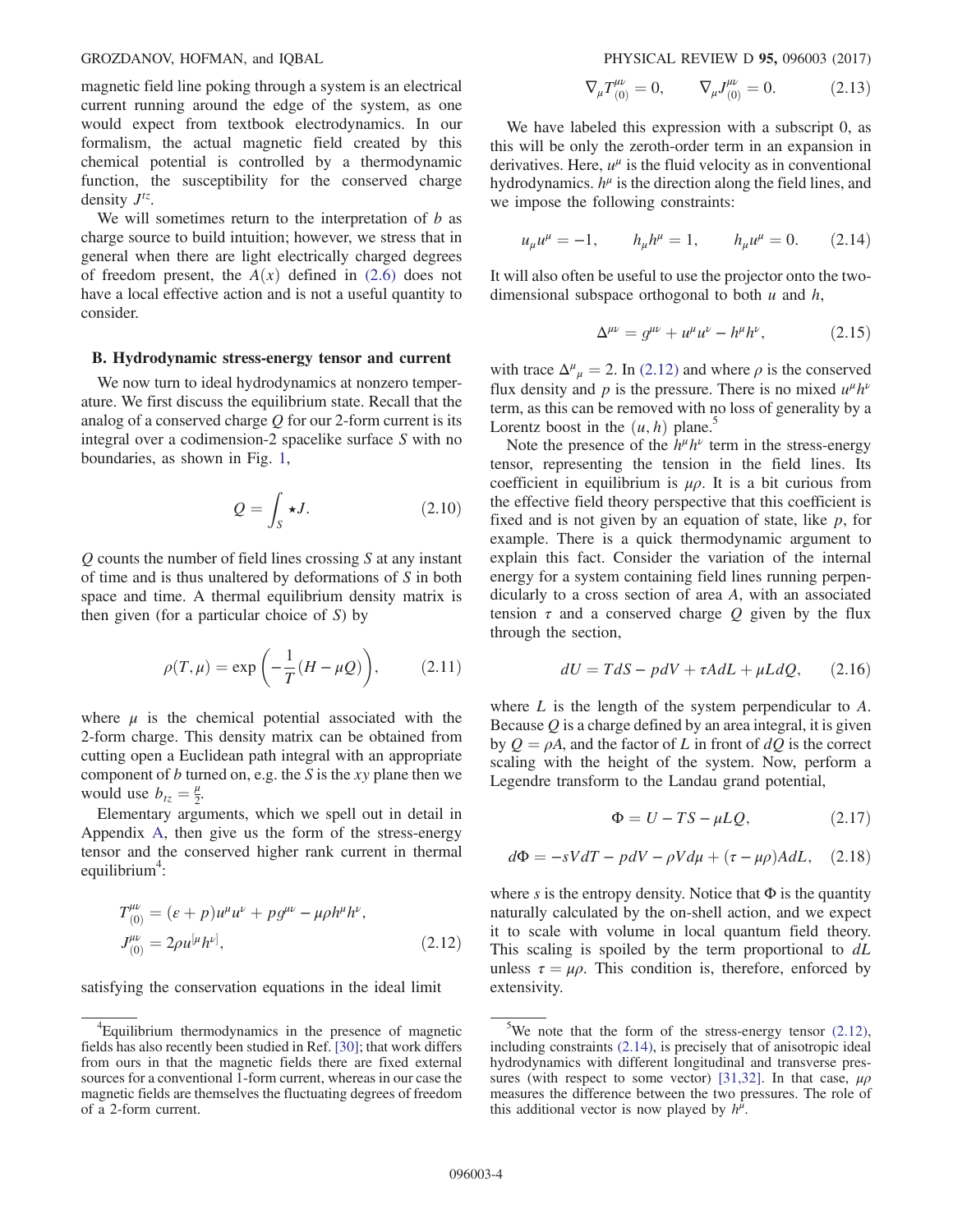<span id="page-5-1"></span>The thermodynamics is, thus, completely specified by a single equation of state, i.e. by the pressure as a function of temperature and chemical potential  $p(T, \mu)$ . The relevant thermodynamic relations are

$$
\varepsilon + p = Ts + \mu \rho, \qquad dp = s dT + \rho d\mu, \qquad (2.19)
$$

with s the entropy density. Here, we have made use of the volume scaling assumption.

The microscopic symmetry properties of J do not actually determine those of  $h^{\mu}$  and  $\rho$ , only that of their product. In this work, we assume the charge assignments in Table [I,](#page-5-0) which are consistent with magnetohydrodynamical intuition and are particularly convenient. Note that all scalar quantities (such as  $\rho$  and  $\mu$ ) are taken to have even parity under all discrete symmetries, and charge conjugation is taken to flip the sign of  $h$ . These symmetries will play a useful role later on in restricting corrections to the entropy current.

Hydrodynamics is a theory that describes systems that are in local thermal equilibrium but can globally be far from equilibrium, in which case the thermodynamic degrees of freedom become space-time-dependent hydrodynamic fields. Thus, the degrees of freedom are the two vectors  $u^{\mu}$ ,  $h^{\mu}$  and two thermodynamic scalars which can be taken to be  $\mu$  and T, leading to 7 degrees of freedom. The equations of motion are the conservation equations [\(2.5\)](#page-3-4) and [\(2.4\)](#page-3-5). As J is antisymmetric, one of the equations for the conservation of J does not include a time derivative and is a constraint on initial data. This constraint is consistently propagated by the remaining equations of motion, thus leaving effectively six equations for six variables, and the system is closed.

<span id="page-5-2"></span>We now demonstrate that the equations of motion of ideal hydrodynamics result in a conserved entropy current. Consider dotting the velocity  $u$  into the conservation equation for the stress-energy tensor [\(2.5\)](#page-3-4). Using the thermodynamic identities [\(2.19\)](#page-5-1), we find

$$
u_{\nu} \nabla_{\mu} T^{\mu \nu} = -T \nabla_{\mu} (s u^{\mu}) - \mu \partial_{\mu} (\rho u^{\mu})
$$

$$
- \mu \rho (u_{\nu} \nabla_{\mu} h^{\nu}) h^{\mu} = 0. \qquad (2.20)
$$

<span id="page-5-3"></span>We now project the conservation equation for J along  $h^{\mu}$ :

$$
h_{\nu} \nabla_{\mu} J^{\mu \nu} = \nabla_{\mu} (\rho u^{\mu}) - \rho h^{\mu} (\nabla_{\mu} u^{\nu} h_{\nu}) = 0. \quad (2.21)
$$

<span id="page-5-0"></span>TABLE I. Charges under discrete symmetries of 2-form current and hydrodynamical degrees of freedom.

|   |  |  |  | $J_{ti}$ $J_{ij}$ $u_t$ $u_i$ $h_t$ $h_i$ $\rho, \mu, \varepsilon, p$ |
|---|--|--|--|-----------------------------------------------------------------------|
| C |  |  |  |                                                                       |
|   |  |  |  |                                                                       |
|   |  |  |  |                                                                       |

Inserting this into [\(2.20\)](#page-5-2) and using  $\nabla_u(u^{\nu}h_{\nu})=0$  to rearrange derivatives, we find

$$
\nabla_{\mu}(su^{\mu}) = 0. \qquad (2.22)
$$

We thus see that the local entropy current  $su^{\mu}$  is conserved, as we expect in ideal hydrodynamics.

We now turn to the interpretation of the other components of the hydrodynamic equations. The projections of [\(2.5\)](#page-3-4) along  $h_{\nu}$  and  $\Delta_{\nu\sigma}$ , respectively, are

$$
h_{\nu}[(\varepsilon + p)u^{\mu}\nabla_{\mu}u^{\nu} + \nabla^{\nu}p] - \nabla_{\mu}(\mu\rho h^{\mu}) = 0, \qquad (2.23)
$$

$$
\Delta_{\nu\sigma}[(\varepsilon + p)u^{\mu}\nabla_{\mu}u^{\nu} + \nabla^{\nu}p - \mu\rho h^{\mu}\nabla_{\mu}h^{\nu}] = 0. \quad (2.24)
$$

These are the components of the Euler equation for fluid motion in the direction parallel and perpendicular to the background field.

Similarly, the evolution of the magnetic field is given by the projection of the conservation equation for  $J^{\mu\nu}$  along  $h_{\nu}$ in [\(2.21\)](#page-5-3) and along  $\Delta_{\nu\sigma}$  below:

$$
\Delta_{\nu\sigma}(u^{\mu}\nabla_{\mu}h^{\nu} - h^{\mu}\nabla_{\mu}u^{\nu}) = 0. \qquad (2.25)
$$

The equation states that the transverse part of the magnetic field is Lie dragged by the fluid velocity.

This is the most general system that has the symmetries of Maxwell electrodynamics coupled to charged matter. In particular, unlike conventional treatments of MHD, we have made no assumption that the  $U(1)$  gauge coupling  $q^2$ is weak. Indeed, it appears nowhere in our equations; in theories with light charged matter, the fact that  $q^2$  runs means that it does not have a universal significance and will not appear as a fundamental object in hydrodynamic equations.

<span id="page-5-4"></span>To make contact with the traditional treatments of MHD, consider expanding the pressure in powers of  $\mu$ , e.g.

$$
p(\mu, T) = p_0(T) + \frac{1}{2}g(T)^2\mu^2 + \cdots. \qquad (2.26)
$$

Here,  $p_0(T)$  should be thought of as the pressure of the matter sector alone. The expansion is given in powers of  $\mu^2$ , as the sign of  $\mu$  is not physical.<sup>6</sup> If we stop at this order and then further assume that the coefficient of the  $\mu^2$  term is independent of temperature  $q(T) = q$ , then the theory of ideal hydrodynamics arising from this particular equation of state is entirely equivalent to traditional relativistic MHD with gauge coupling given by q. From our point of view, this is then a weak-magnetic-field limit of our more general theory. Note that this weak-field limit is entirely different from the hydrodynamic limit that we are taking throughout

 ${}^{6}$ In this theory, the sign of the magnetic field is carried by the direction of the  $h^{\mu}$  vector.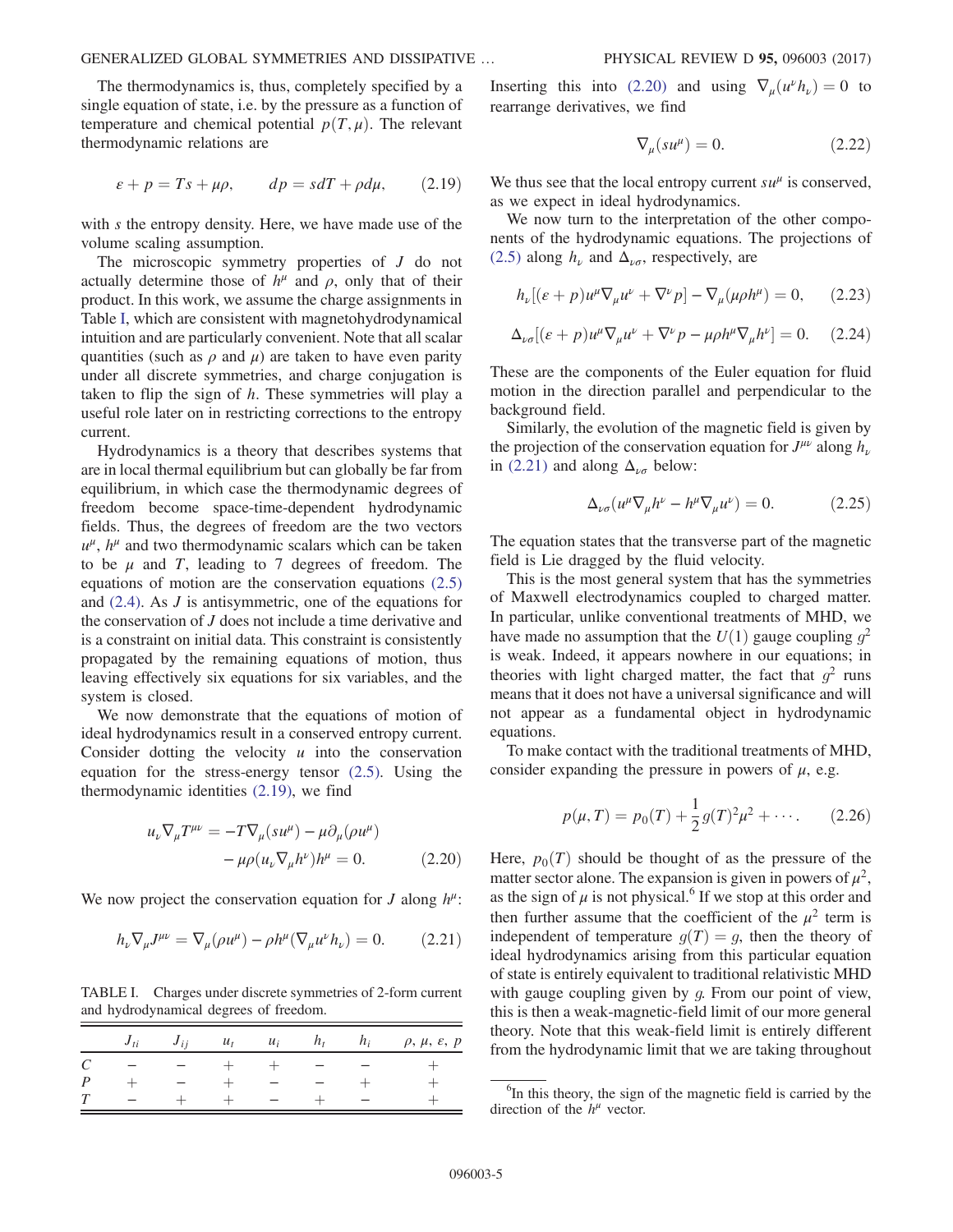this paper, and there is an entirely consistent effective theory even if we do not take the weak-field limit. We discuss some physical consequences of keeping higherorder terms in this expansion (which will be generically present in any interacting theory, even if their coefficient may be small under particular circumstances) later on in this paper.

Nevertheless, if we truncate the expansion for the pressure as in [\(2.26\),](#page-5-4) then we find from [\(2.19\)](#page-5-1):  $\rho = g^2 \mu$ and  $\varepsilon = \varepsilon_0 + \frac{\rho^2}{2g^2}$  with  $\varepsilon_0 = T \partial_T p_0(T) - p_0$ . The ideal hydrodynamic theory of our 2-form current is now entirely equivalent to conventional treatments of ideal MHD, as presented in e.g. Ref. [\[33\].](#page-22-9) As  $s \sim \partial_T p$ , the T-independence of  $g$  and thus of the  $\mu$ -dependent piece of the pressure essentially means that the magnetic field degrees of freedom carry no entropy.

## <span id="page-6-0"></span>III. FIRST-ORDER HYDRODYNAMICS

Hydrodynamics is an effective theory, and thus [\(2.12\)](#page-4-0) are only the zeroth-order terms in a derivative expansion. We now move on to first order in derivatives; to be more precise, the full stress-energy tensor is given by

$$
T^{\mu\nu} = T^{\mu\nu}_{(0)} + T^{\mu\nu}_{(1)} + \cdots, \qquad (3.1)
$$

$$
J^{\mu\nu} = J^{\mu\nu}_{(0)} + J^{\mu\nu}_{(1)} + \cdots, \qquad (3.2)
$$

where the zeroth-order term is given by the ideal MHD expressions in [\(2.12\)](#page-4-0), and our task now is to determine the first-order corrections as a function of the fluid variables such as the velocity and magnetic field. The numbers that parametrize these corrections are the transport coefficients such as viscosity and resistivity. The physics of dissipation and entropy increase enter at first order in the derivative expansion; as usual in hydrodynamics, the possible tensor structures that can appear (and thus the number of independent transport coefficients) are greatly constrained by the requirement that entropy always increases.

#### A. Transport coefficients

<span id="page-6-3"></span>We follow the standard procedure to determine these corrections [\[34\].](#page-22-10) We begin by writing down the most general form for the first-order terms:

$$
T_{(1)}^{\mu\nu} = \delta \varepsilon u^{\mu} u^{\nu} + \delta f \Delta^{\mu\nu} + \delta \tau h^{\mu} h^{\nu} + 2 \ell^{(\mu} h^{\nu)} + 2k^{(\mu} u^{\nu)} + t^{\mu\nu},
$$
  

$$
J_{(1)}^{\mu\nu} = 2\delta \rho u^{[\mu} h^{\nu]} + 2m^{[\mu} h^{\nu]} + 2n^{[\mu} u^{\nu]} + s^{\mu\nu}. \tag{3.3}
$$

Here,  $\ell^{\mu}$ ,  $k^{\mu}$ ,  $m^{\mu}$ , and  $n^{\mu}$  are transverse vectors (i.e. orthogonal to both  $u^{\mu}$  and  $h^{\mu}$ );  $t^{\mu\nu}$  is a transverse, traceless, and symmetric tensor; and  $s^{\mu\nu}$  is a transverse, antisymmetric tensor.

Next, we exploit the possibility of changing the hydrodynamical frame. In hydrodynamics, there is no intrinsic microscopic definition of the fluid variables  $\{u^{\mu}, h^{\mu}, \mu, T\}.$ Each field can therefore be infinitesimally redefined, as e.g.  $u^{\mu}(x) \rightarrow u^{\mu}(x) + \delta u^{\mu}(x)$ . The microscopic currents and the stress-energy tensor must remain invariant under this operation, and thus the redefinition alters the functional form of the relationship between the currents and the fluid variables. In conventional hydrodynamics of a charged fluid, this freedom is often used to set  $T_{(1)}^{\mu\nu}u_{\nu} = 0$  (Landau frame) or  $j^{\mu}_{(1)} = 0$  (Eckart frame). We will use the scalar redeficitions of weard T to set  $S_0 = S_0 = 0$  and the vector redefinitions of  $\mu$  and T to set  $\delta \rho = \delta \varepsilon = 0$  and the vector redefinitions of  $u^{\mu}$  and  $h^{\mu}$  to set  $k^{\mu} = n^{\mu} = 0$ . We now have the simpler expansion:

$$
T_{(1)}^{\mu\nu} = \delta f \Delta^{\mu\nu} + \delta \tau h^{\mu} h^{\nu} + 2 \ell^{(\mu} h^{\nu)} + t^{\mu\nu}, \qquad (3.4)
$$

$$
J_{(1)}^{\mu\nu} = 2m^{[\mu}h^{\nu]} + s^{\mu\nu}.
$$
 (3.5)

<span id="page-6-4"></span>Our task now is to determine the form of the reduced set  $\{\delta f, \delta \tau, \ell^{\mu}, m^{\mu}, t^{\mu\nu}, s^{\mu\nu}\}\$  in terms of derivatives of the fluid variables.

To proceed, we require an expression for the nonequilibrium entropy current  $S^{\mu}$ . The textbook approach to this problem is to postulate a standard "canonical" form for this entropy current, motivated by promoting the thermodynamic relation  $Ts = p + \varepsilon - \mu \rho$  to the following covariant expression:

$$
TS^{\mu} = pu^{\mu} - T^{\mu\nu}u_{\nu} - \mu J^{\mu\nu}h_{\nu}.
$$
 (3.6)

<span id="page-6-2"></span>Up to first order in derivatives, this is equivalent to

$$
S^{\mu} = s u^{\mu} - \frac{1}{T} T^{\mu\nu}_{(1)} u_{\nu} - \frac{\mu}{T} J^{\mu\nu}_{(1)} h_{\nu}.
$$
 (3.7)

We will take this to be our entropy current. As in conventional hydrodynamics [\[35\],](#page-22-11) one can show that it is invariant under frame redefinitions of the sort described above.

<span id="page-6-1"></span>Next, we directly evaluate the divergence  $\nabla_{\mu}S^{\mu}$ . Using the contraction of the conservation Eqs.  $(2.5)$  and  $(2.4)$  with  $u^{\mu}$ , we find after some straightforward algebra

$$
\nabla_{\mu} S^{\mu} = -\bigg[ T^{\mu\nu}_{(1)} \nabla_{\mu} \bigg( \frac{u_{\nu}}{T} \bigg) + J^{\mu\nu}_{(1)} \bigg( \nabla_{\mu} \bigg( \frac{h_{\nu} \mu}{T} \bigg) + \frac{u_{\sigma} H^{\sigma}_{\mu\nu}}{T} \bigg) \bigg].
$$
\n(3.8)

We see that entropy is no longer conserved, as one expects for a dissipative theory. The second law of thermodynamics in its local form states that entropy should always increase. Thus, the right-hand side of Eq. [\(3.8\)](#page-6-1) should be a positive definite quadratic form for all conceivable fluid flows. For the vector and tensor dissipative terms, positivity implies that the right-hand side is simply a sum of squares,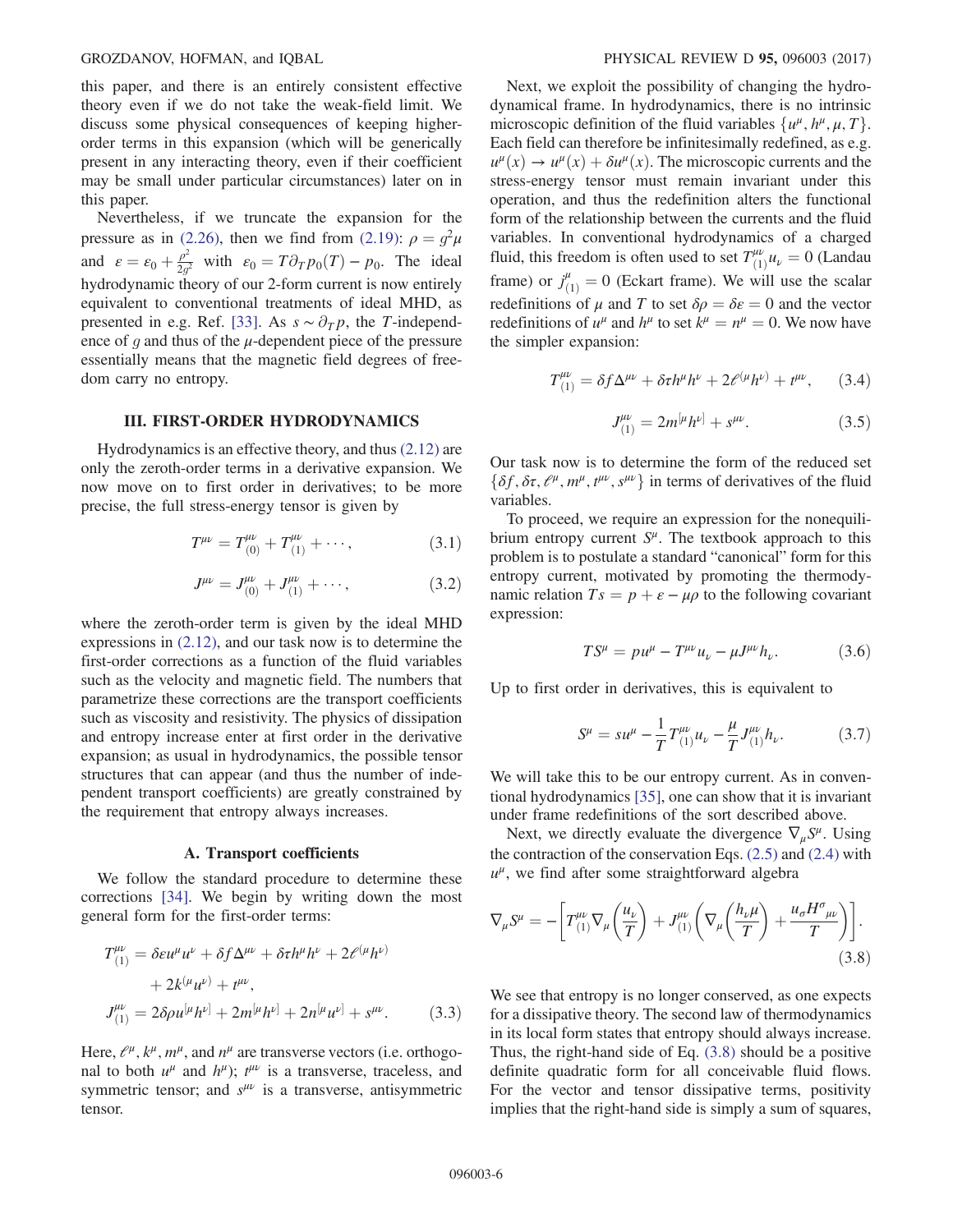<span id="page-7-5"></span>requiring that the dissipative corrections take the following form,

$$
\ell^{\mu} = -2\eta_{\parallel} \Delta^{\mu\sigma} h^{\nu} \nabla_{(\sigma} u_{\nu)},\tag{3.9}
$$

$$
t^{\mu\nu} = -2\eta_{\perp} \left( \Delta^{\mu\rho} \Delta^{\nu\sigma} - \frac{1}{2} \Delta^{\mu\nu} \Delta^{\rho\sigma} \right) \nabla_{(\rho} u_{\sigma)},\tag{3.10}
$$

<span id="page-7-2"></span>
$$
m^{\mu} = -2r_{\perp} \Delta^{\mu\beta} h^{\nu} \left( T \nabla_{\beta} \left( \frac{h_{\nu} \mu}{T} \right) + u_{\sigma} H^{\sigma}{}_{\beta\nu} \right), \quad (3.11)
$$

<span id="page-7-3"></span>
$$
s^{\mu\nu} = -2r_{\parallel} \Delta^{\mu\rho} \Delta^{\nu\sigma} (\mu \nabla_{[\rho} h_{\sigma]} + H^{\lambda}{}_{\rho\sigma} u_{\lambda}), \tag{3.12}
$$

where the four transport coefficients  $\eta_{\perp,\parallel}$  and  $r_{\perp,\parallel}$  must all be positive.

<span id="page-7-7"></span>In the bulk channel parametrized by  $\delta f$  and  $\delta \tau$ , mixing is possible. The most general allowed form that is consistent with positivity is parametrized by three transport coefficients  $\zeta_{\perp,\parallel,\times}$ :

$$
\delta f = -\zeta_{\perp} \Delta^{\mu\nu} \nabla_{\mu} u_{\nu} - \zeta_{\times} h^{\mu} h^{\nu} \nabla_{\mu} u_{\nu}
$$
 (3.13)

$$
\delta \tau = -\zeta_{\times} \Delta^{\mu \nu} \nabla_{\mu} u_{\nu} - \zeta_{\parallel} h^{\mu} h^{\nu} \nabla_{\mu} u_{\nu}.
$$
 (3.14)

<span id="page-7-6"></span>Note that this mixing matrix is symmetric, in that the mixing term  $\zeta_{\times}$  is the same for  $\delta f$  and  $\delta \tau$ . This follows from an Onsager relation on mixed correlation functions, as we explain in Sec. [III B](#page-8-0) below.<sup>7</sup>

Further demanding that the right-hand side of [\(3.8\)](#page-6-1) be a positive-definite quadratic form imposes two constraints on the bulk viscosities, which may be written as

$$
\zeta_{\perp} \ge 0 \qquad \zeta_{\perp} \zeta_{\parallel} \ge \zeta_{\times}^2. \tag{3.15}
$$

There are no further constraints that we know of. At first order, we thus have seven transport coefficients  $\zeta_{\perp,\parallel,\times}, \eta_{\perp,\parallel}$ and  $r_{\perp,\parallel}$ . If we were to allow all coefficients permitted by symmetries, we would instead have concluded that there were 11 independent transport coefficients consistent with the parity assignments under  $h^{\mu} \rightarrow -h^{\mu}$ , illustrating the constraints enforced by the second law of thermodynamics.

We now turn to the interpretation of these transport coefficients. It is clear that  $\zeta_{\perp,\parallel,\times}$  and  $\eta_{\perp,\parallel}$  are anisotropic bulk and shear viscosities, respectively; for a charged fluid in a fixed external magnetic field, one finds instead seven independent viscosities [\[37\],](#page-22-12) where the difference in counting arises from the fact that we have imposed a charge-conjugation symmetry  $h^{\mu} \rightarrow -h^{\mu}$ .

The transport coefficients  $r_{\parallel\perp}$  can be interpreted as the conventional electrical resistivity parallel and perpendicular to the magnetic field. To understand this, first note that the familiar electric field  $E^{\mu}$  is defined in terms of the electromagnetic field strength as  $E^{\mu} = F^{\mu\nu}u_{\nu}$ . Using [\(1.2\)](#page-1-4), we find

<span id="page-7-0"></span>
$$
E_{\mu} = -\frac{1}{2} \varepsilon_{\mu\nu\rho\sigma} u^{\nu} J^{\rho\sigma}
$$
  
=  $-\frac{1}{2} \varepsilon_{\mu\nu\rho\sigma} u^{\nu} (2m^{\rho} h^{\sigma} + s^{\rho\sigma} + \cdots),$  (3.16)

where the ellipsis indicates further higher-order corrections. Note that a nonzero electric field enters only at first order in hydrodynamics; an electric field is not a low-energy object, as the medium is attempting to screen it.

Next, we note that a resistivity is conventionally defined as the electric 1-form current response to an applied external electric field. However, our formalism instead naturally studies the converse object, i.e. the 2-form current response  $J^{\mu\nu}$  in a field theory with a total action  $S[b]$ -<br>deformed by a fixed external b-field source [which can be deformed by a fixed external b-field source [which can be interpreted as an external electric current via [\(2.7\)](#page-3-2)]. Thus, we need to perform a Legendre transform to find the analog of the quantum effective action  $\Gamma[\bar{J}]$ , which is a function of a specified 2-form current  $\bar{J}$ . a specified 2-form current  $\bar{J}$ :

$$
\Gamma[\bar{J}] \equiv S[b] - \int d^4x \sqrt{-g} b_{\mu\nu} \bar{J}^{\mu\nu}.
$$
 (3.17)

Here,  $S[b]$  is defined to be the on-shell action in the presence of the *b*-field source and *b* is implicitly deterpresence of the  $b$ -field source, and  $b$  is implicitly determined by the condition that  $J = \delta_b S = \overline{J}$ , i.e. that the stationary points of the action coincide with the specified value for  $\bar{J}$ . We now write  $\bar{J}$  in terms of a vector potential  $\bar{A}$ using [\(2.6\)](#page-3-3) and define the electrical 1-form current  $response \; \bar{j}^{\mu}$  via

<span id="page-7-1"></span>
$$
\bar{j}^{\mu}(x) \equiv \frac{\delta \Gamma[\bar{J}]}{\delta \bar{A}_{\mu}(x)} = -\varepsilon^{\mu\nu\rho\sigma} \partial_{\nu} b_{\rho\sigma}.
$$
 (3.18)

Note the sign difference with respect to the external fixed source  $j_{\text{ext}}^{\mu}$  defined in [\(2.7\).](#page-3-2) This arises from the Legendre transform and is the difference between having a fixed external source and a current response.

<span id="page-7-4"></span>We now need to determine the relationship between the electric field [\(3.16\)](#page-7-0) and the response 1-form current [\(3.18\)](#page-7-1). Consider a static and homogenous fluid flow with

$$
u^{\mu}(x) = \delta_t^{\mu}, \qquad h^{\mu}(x) = \delta_z^{\mu}, \tag{3.19}
$$

in the presence of a homogenous but time-dependent b-field source  $b_{xy}(t)$ ,  $b_{xz}(t)$ . From [\(3.18\)](#page-7-1), in the fixed  $\bar{J}$ ensemble, this b-field can be interpreted as an electrical current response  $\bar{j}^z = -2\dot{b}_{xy}$ ,  $\bar{j}^y = 2\dot{b}_{xz}$ . Now, inserting the

 $^{7}$ In the first version of this paper on the arXiv, the possibility of a nonzero  $\zeta_{\times}$  was not taken into account, leading to an incorrect count of transport coefficients. This inaccuracy was pointed out to us by the authors of Ref. [\[36\]](#page-22-13), and we thank them for bringing this to our attention.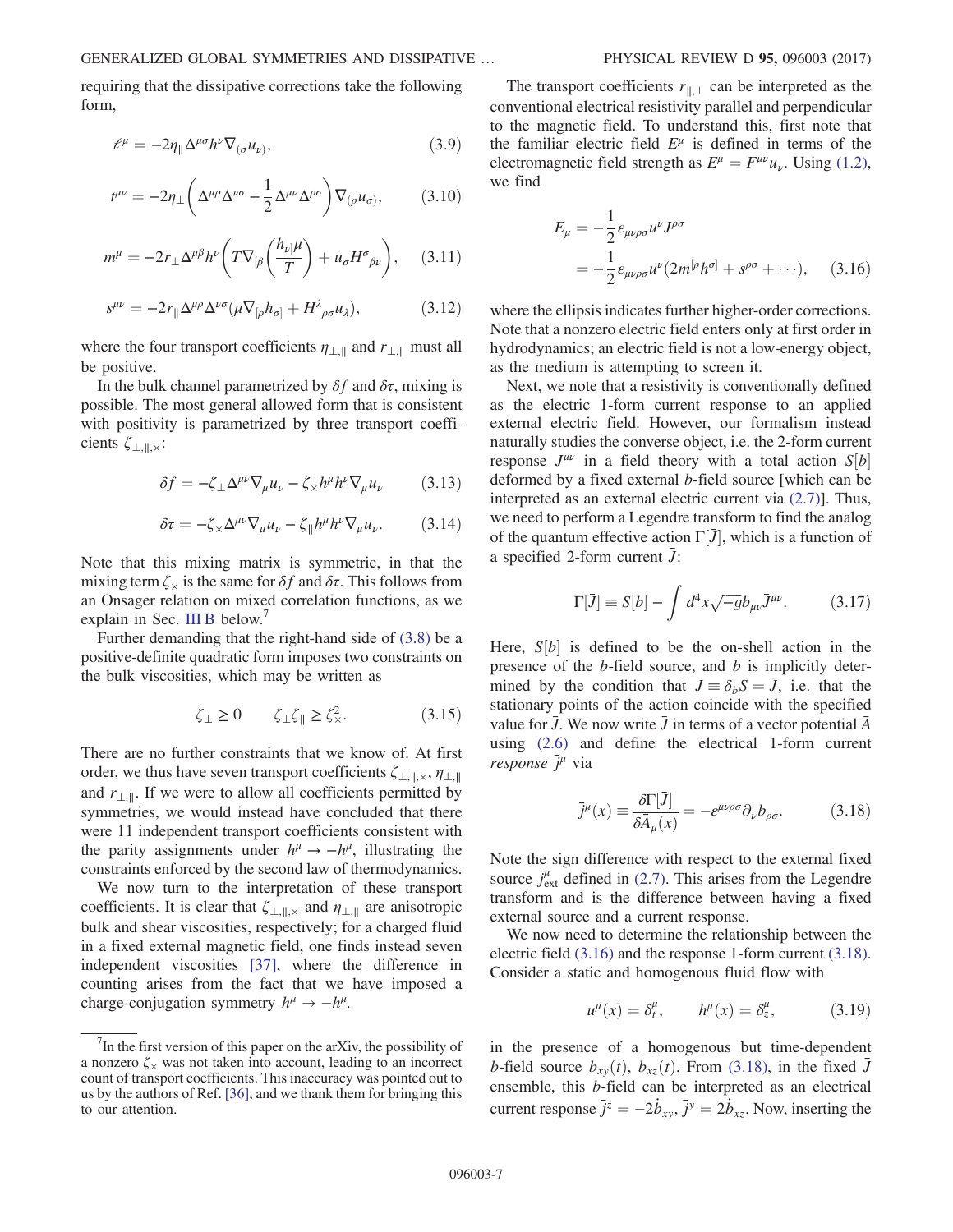expansion  $(3.11)$  and  $(3.12)$  into  $(3.16)$  and neglecting the fluid gradient terms, we find that the electric field created by this current source is

$$
E_z = r_{\parallel} \bar{j}^z, \qquad E_y = r_{\perp} \bar{j}^y. \tag{3.20}
$$

Thus,  $r_{\parallel\perp}$  are indeed anisotropic resistivities as claimed.

Finally, we discuss a technical point: our starting point for the discussion of dissipation was the canonical form for the nonequilibrium entropy current [\(3.7\).](#page-6-2) It is now well understood that this form for the entropy current is not unique; for example, in the hydrodynamics of fluids with anomalous global symmetries (and thus with parity violation), the second law requires that extra terms must be added to the entropy current, resulting eventually in extra transport coefficients corresponding to the chiral magnetic and vortical effects [\[1,2\].](#page-21-0) It was, however, shown in Ref. [\[38\]](#page-22-14) that for a parity-preserving fluid with a conserved 1-form current, all ambiguities in the entropy current can be fixed by demanding that entropy production on an arbitrary curved background be positive. We have performed a similar analysis for the 2-form current. Here, chargeconjugation invariance acts as  $h^{\mu} \rightarrow -h^{\mu}$ , and this symmetry together with positivity of entropy production on curved backgrounds is sufficient to show that the form of the entropy current exhibited in [\(3.7\)](#page-6-2) is unique.

#### B. Kubo formulas

<span id="page-8-0"></span>We now derive Kubo formulas—i.e. expressions in terms of real-time correlation functions—for these transport coefficients. We follow an approach described in Ref. [\[5\]](#page-21-3) which we briefly review below.

A standard result in linear response theory states that when thermal equilibrium is perturbed by an infinitesimal source, the response of the system is given by the retarded correlator of the operator that couples to the source. For example, if we turn on a small b-field source, we find

$$
\delta \langle J^{\mu\nu}(\omega, k) \rangle = -G^{\mu\nu, \rho\sigma}_{JJ}(\omega, k) b_{\rho\sigma}(\omega, k), \quad (3.21)
$$

where  $G_{JJ}^{\mu\nu,\rho\sigma}(\omega, k)$  is the retarded correlator of *J*.<br>However, above, we saw that in the presence

However, above, we saw that in the presence of an infinitesimal perturbation around a static flow [\(3.19\)](#page-7-4) by a time-varying but spatially homogenous b-field source  $b_{xy}(t)$ ,  $b_{xz}(t)$ , the response within the hydrodynamic theory was

$$
J^{xy} = -2r_{\parallel} \dot{b}_{xy}(t), \qquad J^{xz} = -2r_{\perp} \dot{b}_{xz}(t). \qquad (3.22)
$$

<span id="page-8-1"></span>Equating these two relations, we find the following Kubo formulas for the parallel and perpendicular resistivities:

$$
r_{\parallel} = \lim_{\omega \to 0} \frac{G_{JJ}^{xy,xy}(\omega)}{-i\omega}, \qquad r_{\perp} = \lim_{\omega \to 0} \frac{G_{JJ}^{xz,xz}(\omega)}{-i\omega}.
$$
 (3.23)

We will return to the physical interpretation of this formula shortly. First, we derive Kubo formulas for the viscosities. To do this, we consider perturbing the spatial part of the background metric slightly away from flat space,

$$
g_{ij} = \delta_{ij} + h_{ij}(t), \qquad g_{ti} = 0, \qquad g_{tt} = -1, \quad (3.24)
$$

where  $h_{ij} \ll 1$ . The response of the stress-energy tensor to such a perturbation is given in linear response theory by

$$
\delta \langle T^{ij}(\omega, k) \rangle = -\frac{1}{2} G_{TT}^{ij,kl}(\omega, k) h_{kl}(\omega, k). \tag{3.25}
$$

The hydrodynamic response to such a source is given by [\(3.9\)](#page-7-5) to [\(3.14\)](#page-7-6) where the full contribution comes from the Christoffel symbol

$$
\nabla_{(i}u_{j)} = -\Gamma^{t}_{ij}u_{t} = \frac{1}{2}\dot{h}_{ij}.
$$
 (3.26)

<span id="page-8-2"></span>Matching the response in each tensor channel just as above, we find the following set of Kubo relations:

$$
\eta_{\parallel} = \lim_{\omega \to 0} \frac{G_{TT}^{xz,xz}(\omega)}{-i\omega}, \qquad \eta_{\perp} = \lim_{\omega \to 0} \frac{G_{TT}^{xy,xy}(\omega)}{-i\omega}, \qquad (3.27)
$$

<span id="page-8-3"></span>
$$
\zeta_{\parallel} = \lim_{\omega \to 0} \frac{G_{TT}^{zz,zz}(\omega)}{-i\omega}, \quad \zeta_{\perp} + \eta_{\perp} = \lim_{\omega \to 0} \frac{G_{TT}^{xx,xx}(\omega)}{-i\omega}, \quad (3.28)
$$

$$
\zeta_{\times} = \lim_{\omega \to 0} \frac{G_{TT}^{zz,xx}(\omega)}{-i\omega} = \lim_{\omega \to 0} \frac{G_{TT}^{xx,zz}(\omega)}{-i\omega} \tag{3.29}
$$

These are a straightforward anisotropic generalization of the usual formulas for the bulk and shear viscosity. Our normalization for the anisotropic bulk viscosity has been chosen so that no dimension-dependent factors enter into the Kubo formula; however, this is not the standard normalization. Note that we present two equivalent formulas for the mixed bulk viscosity  $\zeta_{\times}$ ; the equality of these two correlation functions is guaranteed by the Onsager relations for off-diagonal correlation functions. Indeed, it is this Onsager relation that sets to zero a possible antisymmetric transport coefficient in  $(3.13)$ – $(3.14)$ .

We now turn to a discussion of the resistivity formula [\(3.23\)](#page-8-1). Unlike the hydrodynamics of a conventional 1-form current where we generally obtain a Kubo formula for the conductivity, here we find a Kubo formula directly for its inverse, the resistivity, in terms of correlators of the components of the antisymmetric tensor current corresponding to the electric field. The resistivity is the natural object here; in a theory of dynamical electromagnetism, we examine how an electric field responds to an external current flow, not the other way around.

<sup>&</sup>lt;sup>8</sup>The Kubo formulas [\(3.23\)](#page-8-1) and [\(3.27\)](#page-8-2)–[\(3.29\)](#page-8-3) agree with those presented in Ref. [\[36\].](#page-22-13) We thank Pavel Kovtun for discussions regarding these matters.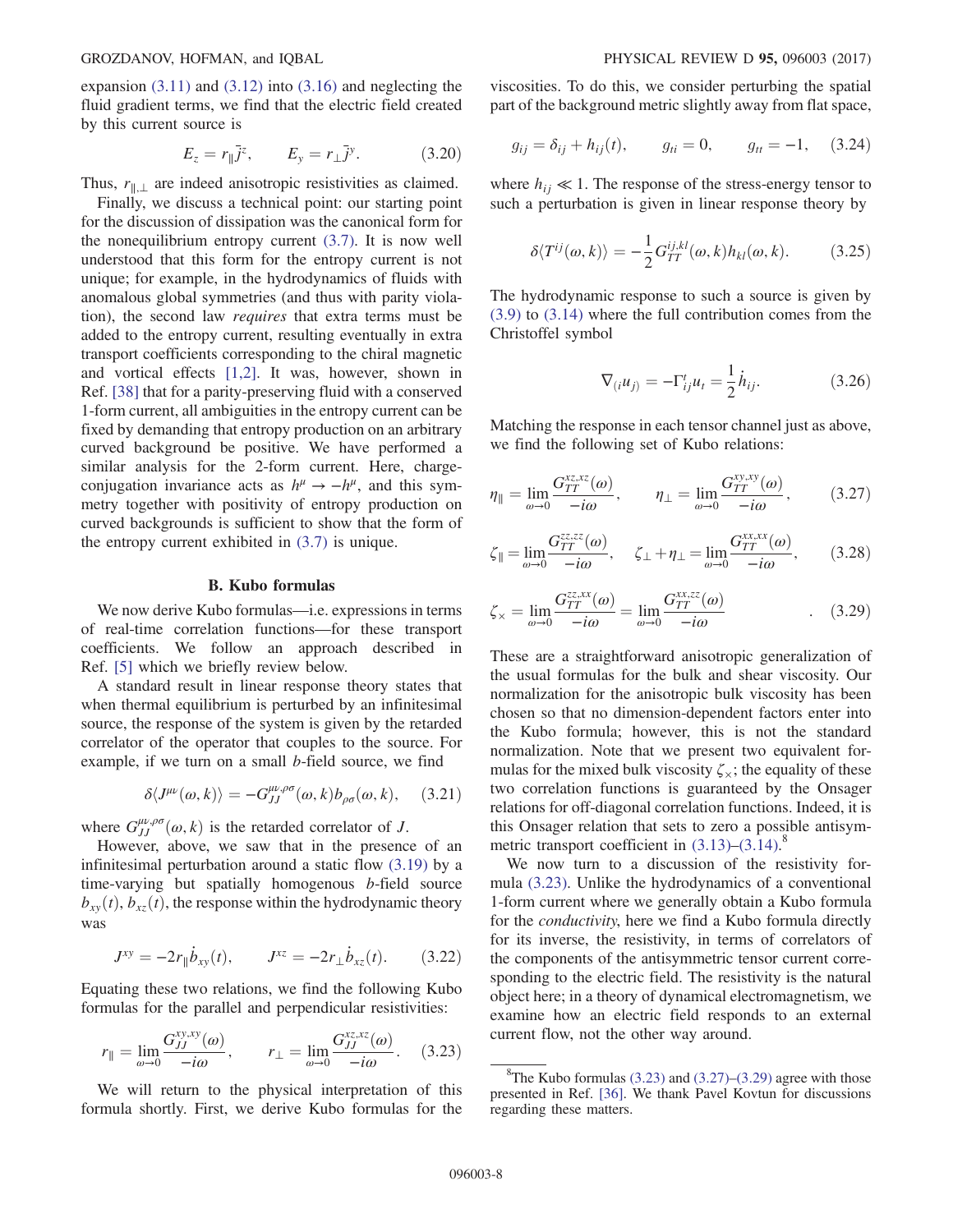## GENERALIZED GLOBAL SYMMETRIES AND DISSIPATIVE … PHYSICAL REVIEW D 95, 096003 (2017)

To the best of our knowledge, such a Kubo formula for the resistivity in terms of electric field correlations is novel. Traditionally, in order to compute a resistivity, one instead computes the conductivity of the 1-form global current that is being gauged and then takes the inverse of the resulting number "by hand." This procedure—which essentially treats a gauge symmetry as a global one—is probably only physically reasonable at weak gauge coupling. On the other hand, the Kubo formula above permits a precise universal definition for the resistivity in a dynamical  $U(1)$  gauge theory, independently of the strength of the gauge coupling. It is interesting to study its implications.

For example, we might see whether it agrees with the traditional prescription. Consider a weakly coupled  $U(1)$ gauge theory with action

$$
S[A, \phi] = \int d^4x \left( \frac{1}{g^2} F^2 + A_{\mu} j_{el}^{\mu}[\phi] \right), \quad (3.30)
$$

where  $j_{el}^{\mu}$  is a 1-form current that is built out of other matter fields (schematically denoted by  $\phi$ ) that has been weakly gauged. The considerations here do not involve the background magnetic field, and so we turn it to zero. Within this theory, we may compute the finite-temperature correlator of the electric field to compute the resistivity through [\(3.23\).](#page-8-1)

One first attempt to do so might involve summing the series of diagrams shown in Fig. [2](#page-9-1). The geometric sum leads to an answer of the schematic form

$$
\langle EE(\omega)\rangle \sim -(-i\omega)^2 \frac{g^2 G_{\gamma\gamma}(\omega)}{1 - \langle j_{el} j_{el}(\omega)\rangle g^2 G_{\gamma\gamma}(\omega)},\tag{3.31}
$$

where  $G_{\gamma\gamma}$  is the free photon propagator for spatial polarizations and  $\langle j_{el} j_{el} \rangle$  is the correlation function of the electrical current. The photon propagator at zero spatial momentum has a pole at  $\omega \to 0$ ; at low frequencies, we now zoom in on this pole to find for the resistivity  $r$ ,

$$
r \sim (-i\omega) \frac{1}{\langle j_{el} j_{el}(\omega) \rangle} \sim \frac{1}{\sigma},\tag{3.32}
$$

where we have used the standard Kubo formula for the 0 form global conductivity  $\langle j_{el}j_{el}(\omega \rightarrow 0) \rangle = -i\omega \sigma$ . Thus, within this approximation scheme, it is indeed true that the resistivity (defined via our Kubo formula) is equal to the inverse of the conductivity of the current that is being gauged.<sup>9</sup>

<span id="page-9-1"></span>

<span id="page-9-2"></span>FIG. 2. Sum over current-current insertions to compute electrical resistivity.



FIG. 3. Example of new diagram that contributes to electrical resistivity.

Note, however, that this class of diagrams is not the only set of diagrams that one should include. One might also imagine diagrams of the form Fig. [3](#page-9-2); computationally, they arise from the fact that the photon is now dynamical, and thus the classification of diagrams as "one-particleirreducible" has changed. Such diagrams will contribute to [\(3.23\)](#page-8-1); as they simply do not exist in the theory of the global 1-form current  $j_{el}$ , they will necessarily modify the conclusion above, changing r away from  $\sigma^{-1}$ . We have not attempted a systematic study of such diagrams, but it would be very interesting to understand their effect. It seems likely that they can be suppressed at weak gauge coupling, justifying the approximation scheme above, but it is an important open issue to demonstrate precisely when this is possible.

# <span id="page-9-0"></span>IV. APPLICATION: DISSIPATIVE ALFVÉN AND MAGNETOSONIC WAVES

In this section, we study the collective modes of the relativistic MHD theory constructed above. We will linearly perturb the background solution and determine the dispersion relations  $\omega(k)$  of the resulting modes. We organize the fluctuations in the following way: without loss of generality, we fix the direction of the background magnetic field by setting the  $h^{\mu}$  field to point in the z-direction,  $h^{\mu} = (0, 0, 0, 1)$  (note that its size is fixed by the normalization of  $h^{\mu}$ ). Furthermore, we can use a residual  $SO(2)$  symmetry to fix the 4-momentum as

$$
k^{\mu} = (\omega, q, 0, k) \equiv (\omega, \kappa \sin \theta, 0, \kappa \cos \theta), \quad (4.1)
$$

so that  $\theta$  measures the angle between the direction of the background magnetic field and momentum of the hydrodynamic waves. The background velocity field is fixed to  $u^{\mu} = (1, 0, 0, 0)$  at rest, and the background temperature and chemical potential are kept general and space-time independent. We then linearly perturb  $u^{\mu}$ ,  $h^{\mu}$ , T, and  $\mu$  as

<sup>&</sup>lt;sup>9</sup>Here, we have been somewhat cavalier with details. To make these considerations precise, one should imagine performing the sum over bubbles in Euclidean signature then analytically continuing to the retarded propagator at frequency  $\omega$  via  $\omega_E \rightarrow$  $-i\omega$  before taking the small frequency limit. We have assumed here that no subtleties arise in this continuation.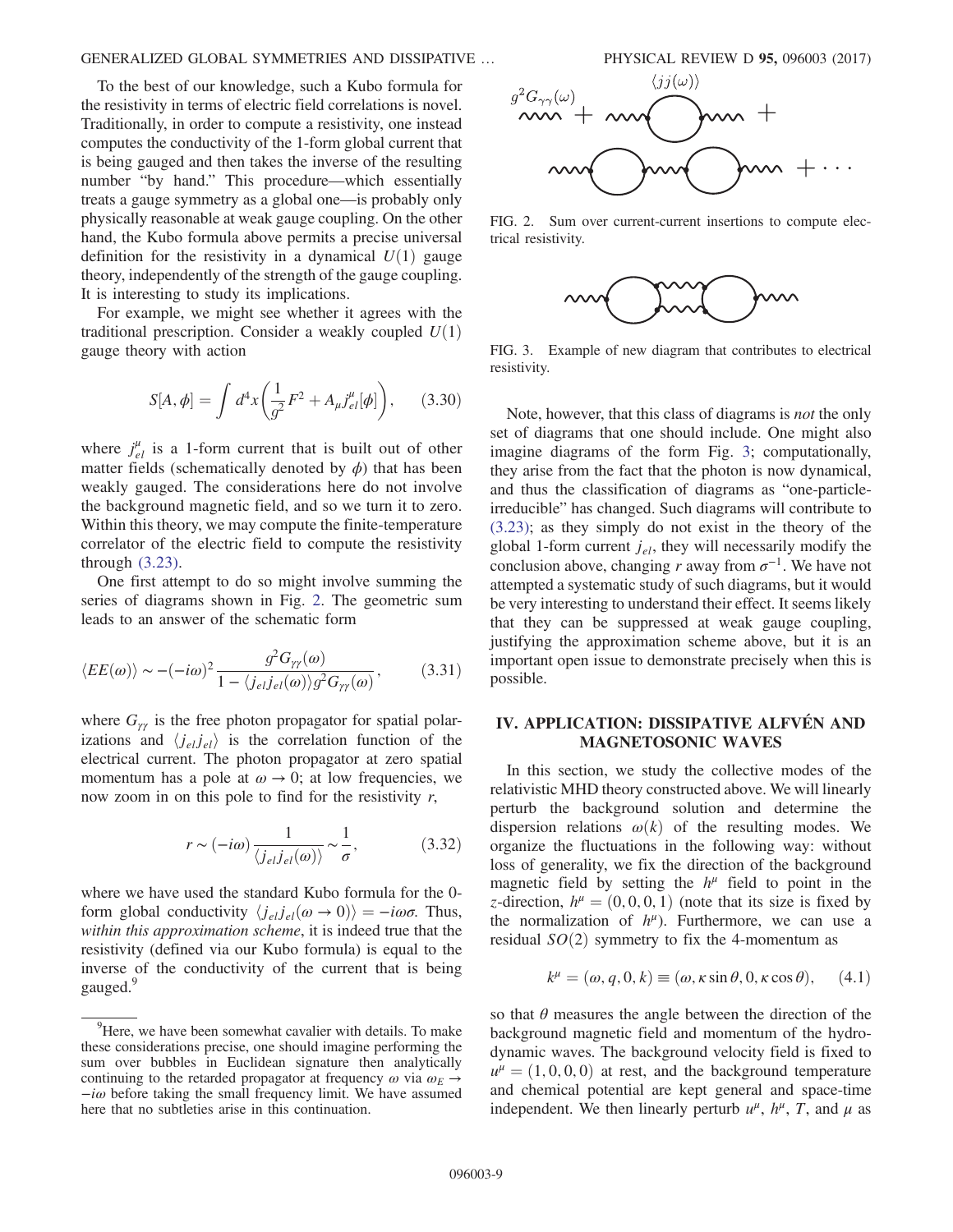$$
u^{\mu} \to u^{\mu} + \delta u^{\mu} e^{-i\omega t + iqx + ikz}, \qquad (4.2)
$$

$$
h^{\mu} \to h^{\mu} + \delta h^{\mu} e^{-i\omega t + iqx + ikz}, \qquad (4.3)
$$

$$
T \to T + \delta T e^{-i\omega t + iqx + ikz}, \tag{4.4}
$$

$$
\mu \to \mu + \delta \mu e^{-i\omega t + iqx + ikz}.\tag{4.5}
$$

Note that linearized constraints [\(2.14\)](#page-4-1) impose that

$$
u_{\mu}\delta u^{\mu} = 0, \qquad h_{\mu}\delta h^{\mu} = 0, \qquad u_{\mu}\delta h^{\mu} + h_{\mu}\delta u^{\mu} = 0.
$$
\n(4.6)

For a background source without curvature, i.e.  $H^{\mu}{}_{\rho\sigma} = 0$ ,<br>the fluctuations can be organized into two classes: the fluctuations can be organized into two classes:

(i) Transverse Alfvén waves with

$$
h_{\mu}\delta u^{\mu} = u_{\mu}\delta h^{\mu} = 0, \qquad (4.7)
$$

$$
k_{\mu}\delta u^{\mu} = k_{\mu}\delta h^{\mu} = 0, \qquad (4.8)
$$

$$
\delta T = \delta \mu = 0. \tag{4.9}
$$

Note that the fluid displacement is perpendicular to the background magnetic field; thus, these waves can be thought of as the usual vibrational modes that travel down a string with tension. These modes were first discovered in the magnetohydrodynamic context by Alfvén in Ref. [\[39\].](#page-22-15) For an introductory treatment, see e.g. Ref. [\[40\].](#page-22-16)

(ii) Magnetosonic waves with  $\delta u^{\mu}$  and  $\delta h^{\mu}$  contained in the space spanned by  $\{u^{\mu}, h^{\mu}, k^{\mu}\}\$ . These are more closely related to the usual sound mode in a finitetemperature plasma. We will see that there are two branches of this kind: "fast" and "slow."

<span id="page-10-1"></span>We first study Alfvén waves. Solving the conservation Eqs. [\(2.4\)](#page-3-5) and [\(2.5\),](#page-3-4) we find the dispersion relation for Alfvén waves to  $\mathcal{O}(\kappa^2)$  to be

$$
\omega = \pm v_A \kappa - \frac{i}{2} \left( \frac{1}{\varepsilon + p} (\eta_\perp \sin^2 \theta + \eta_\parallel \cos^2 \theta) + \frac{\mu}{\rho} (r_\perp \cos^2 \theta + r_\parallel \sin^2 \theta) \right) \kappa^2,
$$
\n(4.10)

where the parameter that enters the Alfvén phase velocity is

$$
v_A^2 = \mathcal{V}_A^2 \cos^2 \theta, \qquad \mathcal{V}_A^2 = \frac{\mu \rho}{\varepsilon + p}.
$$
 (4.11)

The expression for the speed of the wave is standard. Recall that  $\mu \rho$  is the tension in the field lines; in the nonrelativistic limit,  $(\varepsilon + p)$  is dominated by the rest mass, and this becomes the textbook formula for the speed of wave propagation down a string. We are not, however, aware of much previous discussion of dissipative corrections to Alfvén waves; Ref. [\[41\]](#page-22-17) studied a dissipative fluid perturbatively coupled to electrodynamics, and our expression reduces to their angle-independent result if we assume an isotropic shear viscosity and no resistivity.

When the magnetic field is perpendicular to the direction of momentum, i.e.  $\cos^2 \theta = 0$ , the Alfvén wave ceases to propagate and becomes entirely diffusive, as is usually the case for transverse excitations in standard hydrodynamics. Note that the width of the mode depends on the momentum perpendicular to the strings; elementary treatments of MHD often assume that the Alfvén wave has no dependence on the perpendicular momentum at all, which is sometimes taken as license to make it arbitrarily high, allowing Alfvén waves that are arbitrarily well localized in the plane perpendicular to the field (see e.g. Ref. [\[40\]\)](#page-22-16). Here, we see that this is an artifact of the ideal hydrodynamic limit.

Turning now to the magnetosonic waves, a straightforward but somewhat tedious calculation shows that the dispersion relations for the two magnetosonic waves are given by

$$
\omega = \pm v_M \kappa - i\tau \kappa^2, \qquad (4.12)
$$

<span id="page-10-0"></span>where

$$
v_M^2 = \frac{1}{2} \{ (\mathcal{V}_A^2 + \mathcal{V}_0^2) \cos^2 \theta + \mathcal{V}_S^2 \sin^2 \theta \n\pm \sqrt{[ (\mathcal{V}_A^2 - \mathcal{V}_0^2) \cos^2 \theta + \mathcal{V}_S^2 \sin^2 \theta ]^2 + 4 \mathcal{V}^4 \cos^2 \theta \sin^2 \theta } \}.
$$
\n(4.13)

Note that fast magnetosonic waves have  $a + sign$  before the square root in Eq. [\(4.13\)](#page-10-0) and slow magnetosonic waves have  $a - sign$ . Above, we have defined the following quantities,

$$
\mathcal{V}_0^2 = \frac{s\chi}{T(c\chi - \lambda^2)},\tag{4.14}
$$

$$
\mathcal{V}_S^2 = \frac{s^2 \chi + \rho^2 c - 2\rho s \lambda}{(c\chi - \lambda^2)(\epsilon + p)},
$$
\n(4.15)

$$
\mathcal{V}^4 = \frac{s(\rho \lambda - s \chi)^2}{T(c\chi - \lambda^2)^2(\varepsilon + p)},\tag{4.16}
$$

and the susceptibilities,

$$
\chi = \frac{\partial \rho}{\partial \mu}, \qquad c = \frac{\partial s}{\partial T}, \qquad \lambda = \frac{\partial s}{\partial \mu} = \frac{\partial \rho}{\partial T}.
$$
 (4.17)

It is easy to see that the formulas above predict generically the existence of a two fully dissipative modes at  $\theta = \frac{\pi}{2}$ , namely the slow magnetosonic mode and the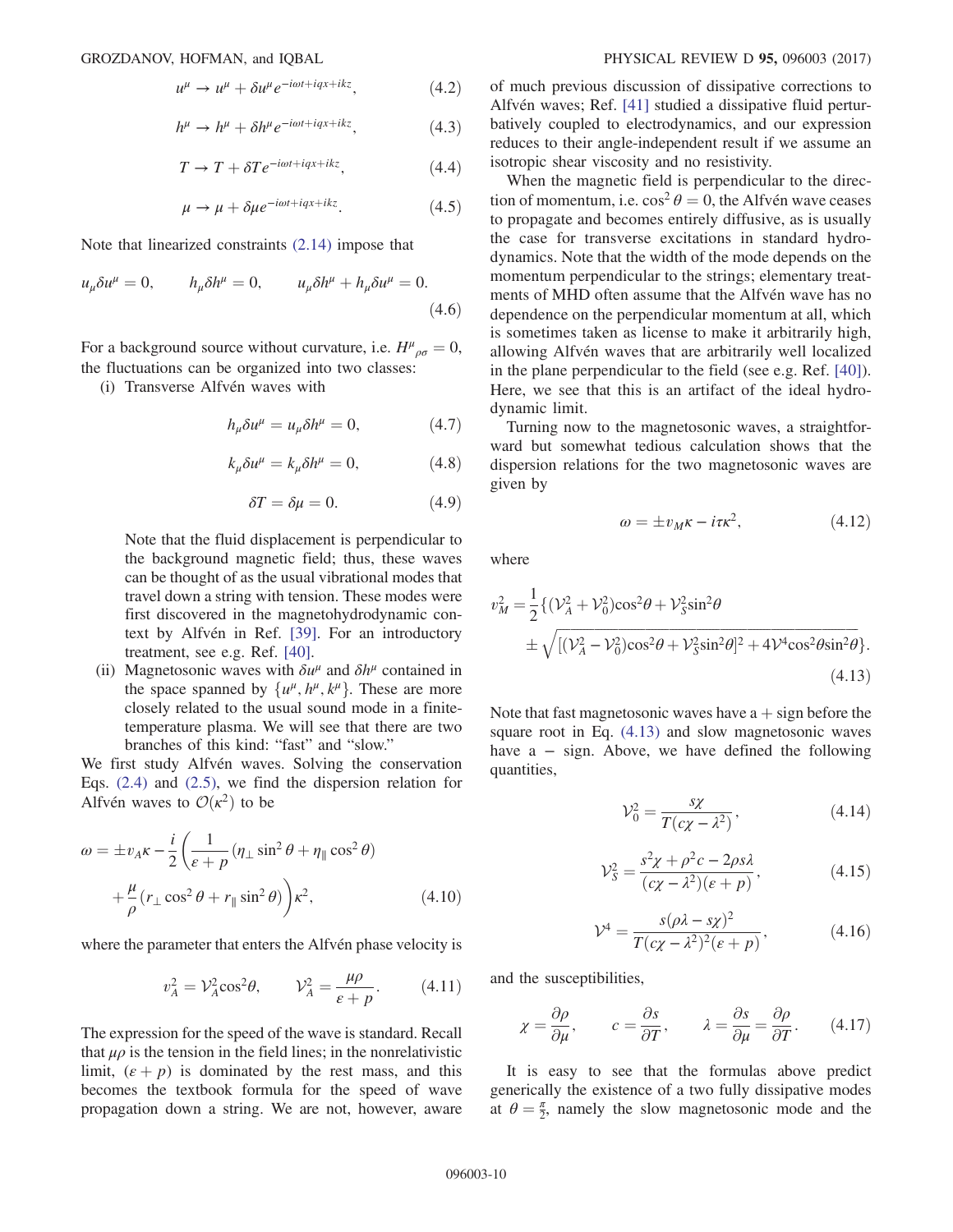Alfvén mode. We can interpret  $V<sub>S</sub>$  as the speed of the fast magetosonic mode at  $\theta = \frac{\pi}{2}$ , a kind of speed of sound for<br>the system. At  $\theta = 0$ , on the other hand, one magnetosonic the system. At  $\theta = 0$ , on the other hand, one magnetosonic mode has the same speed as the Alfvén mode, while the other one has velocity  $V_0$ . We plot these velocities as a function of the angle  $\theta$  for some interesting examples below.

The dissipative parts of these modes can be calculated in a straightforward manner by going to one higher order in derivatives using the formalism above. Unfortunately, explicit expressions are rather cumbersome to write in print. We quote below only the values for  $\tau$  at  $\theta = 0$ and  $\theta = \frac{\pi}{2}$ , where we indicate which mode the width applies to by specifying the value of the phase velocity at applies to by specifying the value of the phase velocity at that angle $^{10}$ :

<span id="page-11-0"></span>
$$
\tau(\mathcal{V}_A, \theta = 0) = \frac{1}{2} \left( \frac{\eta_{\parallel}}{\varepsilon + p} + \frac{r_{\perp} \mu}{\rho} \right),\tag{4.18}
$$

$$
\tau(\mathcal{V}_0, \theta = 0) = \frac{1}{2} \frac{\zeta_{\parallel}}{sT},\tag{4.19}
$$

$$
\tau\left(0,\theta=\frac{\pi}{2}\right)=\frac{1}{2}\left(\frac{\eta_{\parallel}}{sT}+\frac{r_{\perp}(e+p)^2}{T^2(s^2\chi+\rho^2c-2\rho s\lambda)}\right),\quad(4.20)
$$

$$
\tau\left(\mathcal{V}_{S}, \theta = \frac{\pi}{2}\right) = \frac{1}{2} \left( \frac{\zeta_{\perp} + \eta_{\perp}}{\varepsilon + p} + \frac{r_{\perp} (cT\rho + \rho \lambda \mu - sT\lambda - s\mu \chi)^{2}}{T^{2} (c\chi - \lambda^{2})(s^{2}\chi + \rho^{2}c - 2\rho s\lambda)} \right).
$$
\n(4.21)

While the coefficient  $\zeta_{\times}$  enters into the dispersion relations of magnetosonic waves, its coefficient is proportional to  $\sin^2 \theta \cos^2 \theta$ , which implies that the magnetosonic dispersion relations have no dependence on the bulk viscosity  $\zeta_{\times}$  at  $\theta = 0$  nor at  $\theta = \pi/2$ . Notice that the dissipative part [\(4.18\)](#page-11-0) coincides exactly with the  $\theta \rightarrow 0$ limit of [\(4.10\)](#page-10-1). This is expected, as in this limit there is an enhanced  $SO(2)$  rotational symmetry around the shared axis of background magnetic field and momentum, relating the modes in question. As a result of this coincidence, the results presented allow the measurement of only five of the seven dissipative coefficients. As it turns out, if we allow measurements at arbitrary angles, then  $\zeta_{\times}$  can be determined, but the value of  $\eta_{\perp}$  cannot be measured from the study of dissipation of linear modes alone. By introducing sources, one can of course use the Kubo formulas previously discussed to determine all transport coefficients.

#### A. Magnetohydrodynamics at weak field

In order to recover the familiar results from standard magnetohydrodynamics, we can take the small chemical potential limit, which corresponds to weak magnetic fields. This is the regime in which the standard treatment is valid.

In the weak-field limit, we can expand the equation of state as  $[cf. (2.26)]$  $[cf. (2.26)]$ 

$$
p_{\text{weak}}(\mu, T) = p_0(T) + \frac{1}{2}g^2(T)\mu^2 + \cdots, \qquad (4.22)
$$

where  $p_0(T)$  and  $g(T)$  are temperature-dependent functions that control the leading-order behavior. In this limit, to leading order,

$$
v_A^2 = \frac{g^2 \mu^2}{sT} \cos^2 \theta + \cdots,\tag{4.23}
$$

$$
(v_M^2)_{\text{fast}} = \frac{s}{cT} + \cdots,\tag{4.24}
$$

$$
(v_M^2)_{\text{slow}} = \frac{g^2 \mu^2}{sT} \cos^2 \theta + \cdots. \tag{4.25}
$$

This agrees with the standard treatment (for a relativistic discussion, see e.g. Ref. [\[41\]](#page-22-17)). Notice that the slow magnetosonic mode and the Alfvén wave are indistinguishable to this order. If we want to separate them, we need to go to higher order in the expansion. One nice example when one can do this and obtain concrete expressions is in the case where  $\mu$  is much larger than any other scale in the problem (while still being much smaller than  $T^2$ ). In this case, we have no other scale, and the expansion of the equation of state to the necessary order is

<span id="page-11-1"></span>
$$
p_{\text{weak}}(\mu, T) = \frac{a}{4}T^4 + \frac{g^2}{2}\mu^2 + \frac{\beta \mu^4}{4T^4} + \cdots, \qquad (4.26)
$$

where  $a$ ,  $g$ , and  $\beta$  are dimensionless constants. We find the leading  $\mu^2$  effects on the velocities of modes to be

$$
v_A^2 = \frac{g^2 \mu^2}{aT^4} \cos^2 \theta + \cdots,
$$
 (4.27)

$$
(v_M^2)_{\text{fast}} = \frac{1}{3} + \frac{2}{3} \frac{g^2 \mu^2}{aT^4} \sin^2 \theta + \cdots, \tag{4.28}
$$

$$
\left(v_M^2\right)_{\text{slow}} = \frac{g^2 \mu^2}{aT^4} \cos^2 \theta + \cdots,\tag{4.29}
$$

$$
v_A^2 - (v_M^2)_{\text{slow}} = \frac{g^4 + a\beta}{2a^2} \frac{\mu^4}{T^8} \sin^2 2\theta + \cdots. \tag{4.30}
$$

 $10$ Note that, depending on the equation of state and the specific values of  $\mu$  and  $T$  (which determine the relative numerical magnitudes of  $V_A$  and  $V_0$ ), it can be either the fast or the slow magnetosonic mode that has phase velocity coinciding with the Alfvén wave at  $\theta = 0$ , as can be seen explicitly in Figs. [4\(a\)](#page-12-0) and [4\(b\).](#page-12-0)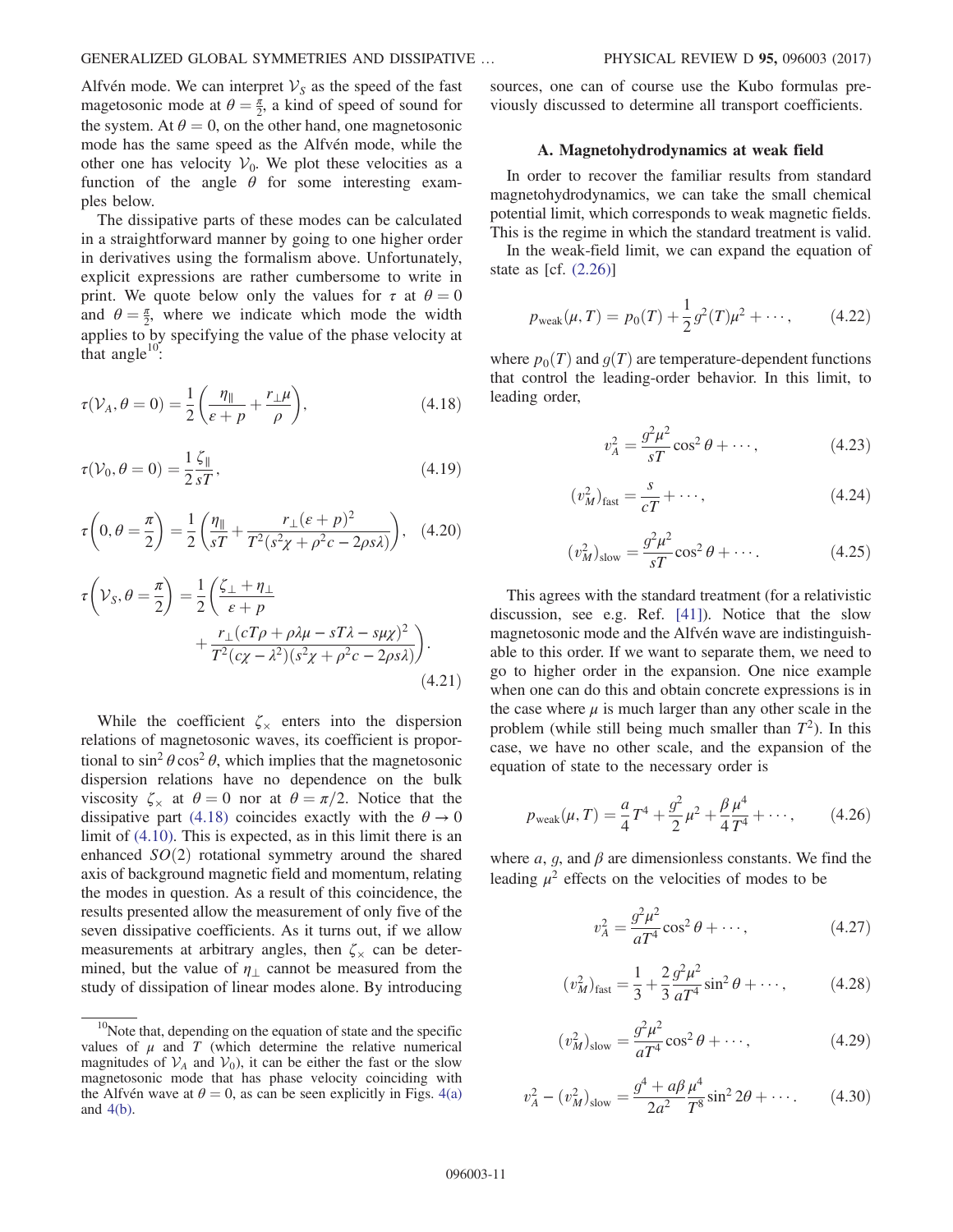In each of the expressions, we have kept only the first nontrivial term to illustrate the angular dependence. The factor of  $\frac{1}{3}$  in the leading-order expression for  $(v_M^2)_{\text{fast}}$  is characteristic of the sound mode of conformal fluids in four characteristic of the sound mode of conformal fluids in four dimensions. The fact that sound is the fastest mode is in agreement with our expectations at high temperatures where propagation is by nature diffusive. Note that both the Alfvén and the slow magnetosonic wave speeds start at  $\mathcal{O}(\mu^2)$ , which is the small expansion parameter in this limit. Thus, they propagate very slowly indeed. We present some illustrative plots of these dispersion relations in Fig. [4\(a\)](#page-12-0).

#### B. Magnetohydrodynamics at strong field

<span id="page-12-1"></span>The situation is quite different for a fluid in which magnetic fields are strong. Here, our formalism can make concrete predictions away from the weak coupling limit. For concreteness, let us assume, similarly as in the previous discussion, that  $T^2$  is much larger than any other scale in the problem, while still much smaller than  $\mu$ . In that case, we can write the equation of state in a small temperature expansion (strong magnetic field) as

$$
p_{\text{strong}}(\mu, T) = \frac{g^2}{2}\mu^2 + \frac{a'}{4}T^4 + \frac{\beta'}{8}\frac{T^8}{\mu^2} + \cdots, \qquad (4.31)
$$

where  $g'$ ,  $a'$ , and  $\beta'$  are dimensionless constants. The expansion above is shown to the second subleading order to highlight that this expansion is, despite similarities, indeed different from [\(4.26\)](#page-11-1). The fact that the leading-order terms agree (in form, but not numerical coefficients) between the two expansions is a coincidence due to our working in four dimensions.

<span id="page-12-2"></span>From the above equation of state, we can calculate the mode velocities to first nontrivial order in temperature corrections:

$$
v_A^2 = \cos^2 \theta - \frac{a'T^4}{g^2\mu^2} \cos^2 \theta + \cdots, \qquad (4.32)
$$

$$
(v_M^2)_{\text{fast}} = 1 - \frac{a'T^4}{g^2\mu^2} \frac{2}{2 + \sin^2\theta} + \cdots,
$$
 (4.33)

<span id="page-12-3"></span>
$$
(v_M^2)_{\text{slow}} = \frac{1}{3} \cos^2 \theta
$$
  
 
$$
- \frac{T^4 \cos^2 \theta}{9g'^2 a' \mu^2} \left( 4g'^2 \beta' + \frac{3a'^2 \sin^2 \theta}{2 + \sin^2 \theta} \right) + \cdots
$$
 (4.34)

There are a few interesting features of these expressions. For propagation in the direction of the magnetic field lines, the Alfvén wave now has the same velocity as the fast magnetosonic mode, instead of having the same velocity as the slow mode, which was the case in the large temperature expansion. Furthermore, the speed of these modes is that of light in the strict  $T \rightarrow 0$  limit. This feature is completely general and independent of the particular no-scale assumption for the Alfvén wave. Another important difference is that Alfvén modes can only propagate along magnetic field lines while fast magnetic modes propagate in any direction.

The slow magnetosonic mode is somewhat peculiar. Notice that the  $\beta'$  coefficient contributes at an earlier order in  $T$  than in the other modes. A more striking related feature is that the leading factor of  $\frac{1}{3}$  is not universal and depends strongly on the power of the leading temperature contribution. If, for example,  $a<sup>'</sup>$  had been zero, we would have found that the zero-temperature velocity squared of the slow mode in the direction of the magnetic field lines was instead  $\frac{1}{7}$ . Therefore, the high magnetic field limit is

<span id="page-12-0"></span>

FIG. 4. Sample plots illustrating the velocity squared of Alfvén wave  $v_A^2$  (solid black line), fast magnetosonic wave  $(v_M^2)_{\text{fast}}$  (dotted line), and slow magnetosonic wave  $(v^2)$  (dashed line) as a function of angle line), and slow magnetosonic wave  $(v_M^2)_{slow}$  (dashed line) as a function of angle  $\theta$  between the momentum of the wave and the hackground magnetic field background magnetic field.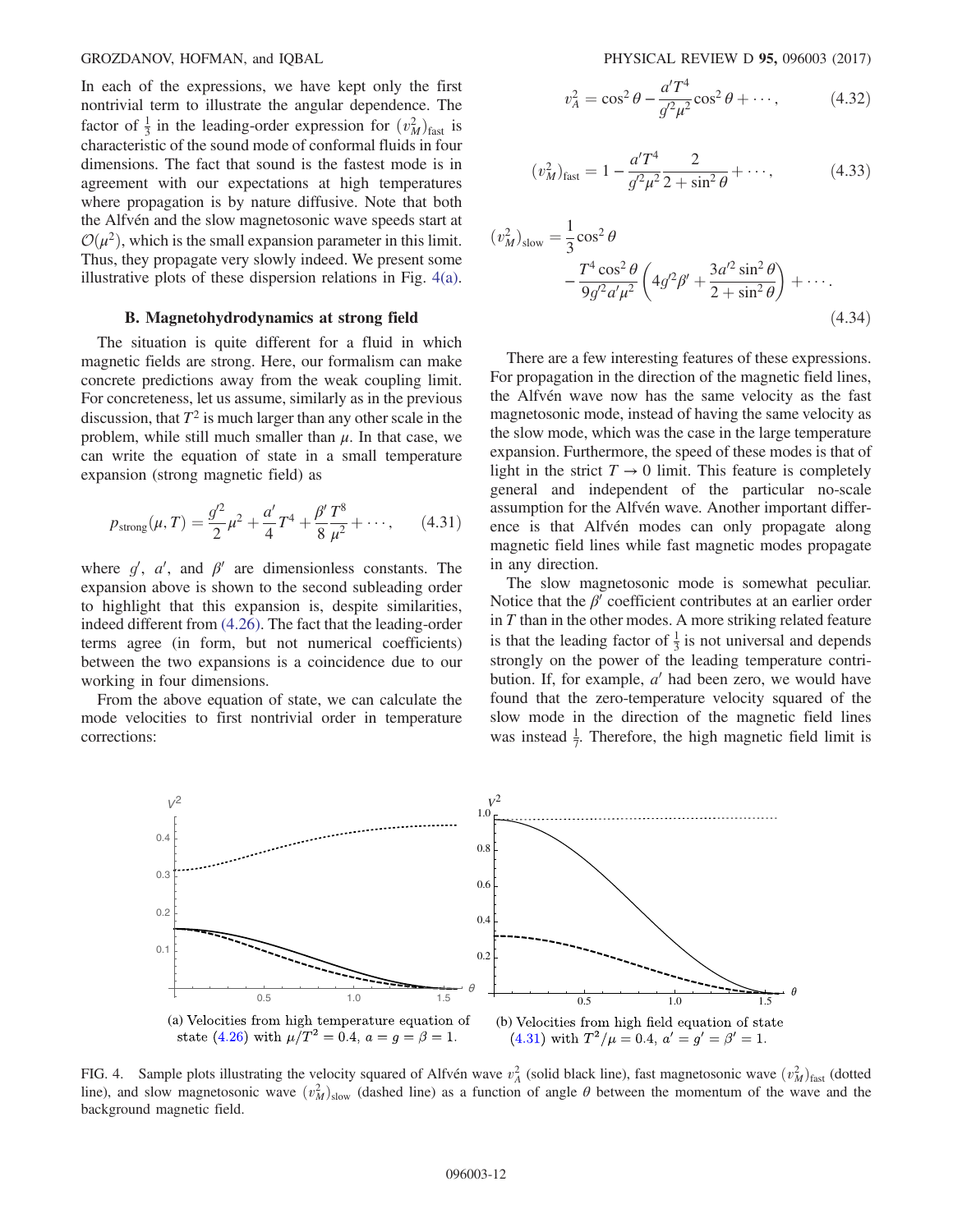nonuniversal for this mode. The reason behind this is that this mode is the only one that contains  $\delta T$  fluctuations as  $\mu \gg T^2$ . It is an interesting question weather a universal hydrodynamic theory can be built that only describes the physics of fluctuating chemical potentials at fixed temperature if  $\mu \gg T^2$ . We answer this question in the affirmative in Sec. [VI.](#page-13-1)

We present some representative plots of the velocities in the strong-field expansion in Fig. [4\(b\)](#page-12-0).

#### C. Cyclotron mode

Lastly, let us mention that by introducing a nontrivial curvature for the source of our generalized charge, we can recover the familiar cyclotron mode of plasma physics in the presence of a finite electric charge. At zero spatial momentum in the presence of a spatial and isotropic external field  $H_{ijk} = n\epsilon_{ijk}$ , we find that the system can undergo cyclotron motion with frequency

$$
\omega = \pm \frac{2n}{\mu \sqrt{1 + \frac{T_s}{\mu \rho}}}.
$$
\n(4.35)

# <span id="page-13-0"></span>V. MAGNETOHYDRODYNAMICS WITH A BARYON NUMBER

The theory that we have developed above demonstrates the essential physics in the hydrodynamics of conserved flux tubes. However, for phenomenological applications, we should extend it slightly to also include a conventional 0-form global symmetry (e.g. baryon number). This turns out to be entirely straightforward, and thus we present here only results without derivations.

We denote the baryon number current by  $B^{\mu}$ . We have  $\nabla_{\mu}B^{\mu} = 0$ , and we denote its conserved charge and chemical potential by  $n_B$  and  $\mu_B$ . The thermodynamic relations of interest are

$$
\varepsilon + p = \mu_B n_B + \mu \rho + T s,\tag{5.1}
$$

$$
dp = s dT + \rho d\mu + n_B d\mu_B. \tag{5.2}
$$

At the level of ideal hydrodynamics, the relations [\(2.12\)](#page-4-0) remain unaltered, and the expression for the baryon current is

$$
B_{(0)}^{\mu} = n_B u^{\mu}.
$$
 (5.3)

The conservation equation for  $T^{\mu\nu}$  is modified to include a contribution from an external gauge field  $F_B = dA_B$  that couples to the baryon current:

$$
\nabla_{\mu}T^{\mu\nu} = H^{\nu}{}_{\rho\sigma}J^{\rho\sigma} + F^{\nu\mu}_{B}B_{\mu}.
$$
 (5.4)

Just as before, the ideal hydrodynamics equations result in a conserved entropy current  $su^{\mu}$  at the ideal hydrodynamic level.

If we move to first-order hydrodynamics, the canonical form for the entropy current is

$$
S^{\mu} = su^{\mu} - \frac{1}{T} T^{\mu\nu}_{(1)} u_{\nu} - \frac{\mu}{T} J^{\mu\nu}_{(1)} h_{\nu} - \frac{\mu}{T} B^{\mu}_{(1)}.
$$
 (5.5)

We expand the first-order correction to the baryon current as

$$
B^{\mu}_{(1)} = \delta n_B u^{\mu} + q h^{\mu} + f^{\mu}, \qquad (5.6)
$$

with  $\delta n_B$  and q first-order scalars and  $f^{\mu}$  a transverse vector. It is convenient to use scalar redefinitions of the baryon chemical potential to set  $\delta n_B = 0$ ; then, an entropy analysis similar to that above results in the following expressions,

$$
q = -\sigma_{\parallel} h^{\mu} \left( T \partial_{\mu} \left( \frac{\mu_B}{T} \right) - F_{\mu\nu}^B u^{\nu} \right), \tag{5.7}
$$

$$
f^{\mu} = -\sigma_{\perp} \Delta^{\mu\nu} \left( T \partial_{\nu} \left( \frac{\mu_B}{T} \right) - F_{\nu \rho}^{B} u^{\rho} \right), \tag{5.8}
$$

where the transport coefficients  $\sigma_{\perp,\parallel}$  are simply conventional global (if anisotropic) conductivities for the baryon current.

## <span id="page-13-1"></span>VI. RELATIVISTIC MHD AT ZERO **TEMPERATURE**

In this section, we turn our attention to MHD at zero temperature. What do we mean by this? Normally, a system at  $T = 0$  is outside the hydrodynamic limit as there is no way to properly define a long wavelength limit compared with typical decay widths. Another way of stating this fact is the following: at  $T = 0$ , there is no dissipation, and this leads to long-lived excitations that do not arise necessarily as a consequence of conservation laws, leading to the presence of gapless modes that need to be included in the description of these systems. Also common is the presence of gapless Goldstone modes when there is a broken symmetry.

There is, however, a physical situation of interest that can be described from a hydrodynamic perspective. Consider a system at a very low temperature compared with the scale set by  $\mu$ . Is there a universal description of this system? The answer is typically no. The reason is that there are finiteenergy excitations around this equilibrium state that require understanding of the finite-temperature theory. An example of this feature is given by the physics of the slow magnetosonic mode described in Sec. [IV B](#page-12-1). The situation is even more severe if more light modes need to be included as  $T \rightarrow 0$ . One can, instead, consider a subsector of the theory where temperature fluctuations are not allowed. In this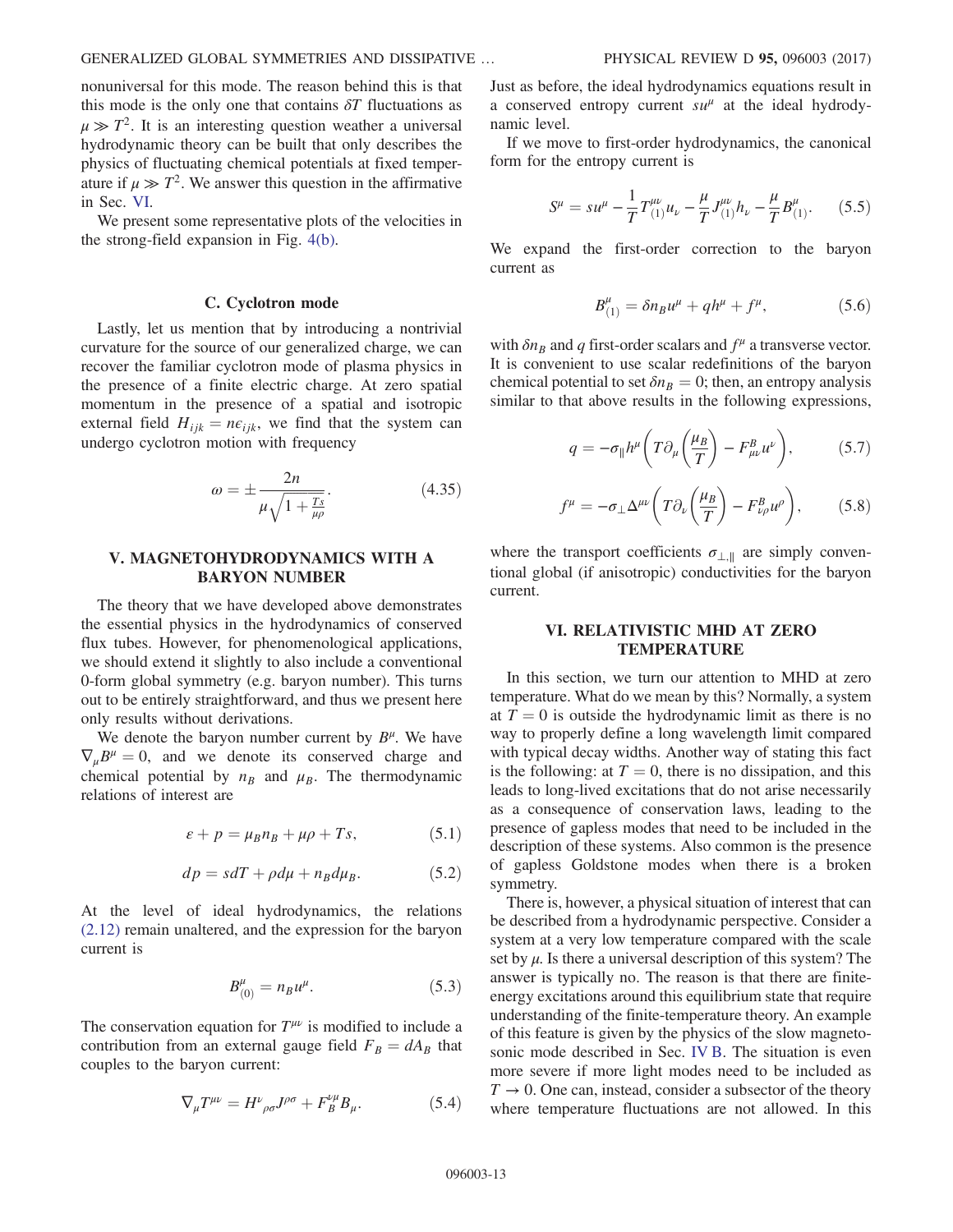case, we are effectively studying a small part of the Hilbert space at energies  $E \sim \mu Q$ . In order to do this, we can then restrict to  $T = 0$  in our equation of state and study the universal properties implied by the conservation of charge. Notice that an important feature of this system is that entropy is typically zero (i.e. the number of states we are considering is not exponentially large) according to the third law of thermodynamics. A curious counterexample to this seems to be holographic systems at finite density for standard conserved 1-form currents [\[42\]](#page-22-18). We will be agnostic about this for now and come back to this issue at the end of this section around Eq. [\(6.36\).](#page-17-0)

The program above can be carried out in standard hydrodynamics of conserved 1-form currents. See Appendix [B](#page-20-0) for a short discussion. The physics of this system is, however, conceptually not fundamentally different from usual hydrodynamics at  $T \neq 0$ . This is due to the fact that the symmetry breaking pattern of a system at finite density but with  $T = 0$  is identical to that of the  $T \neq 0$ situation. It is always the case that the  $SO(3, 1)$  Lorentz symmetry is broken down to  $SO(3)$ . This is because the charge density still selects a rest frame, even at  $T = 0$ .

The situation is much more interesting in our description of magnetohydrodynamics. At  $T \neq 0$  and  $\mu = 0$ , we have the usual symmetry breaking pattern  $SO(3, 1) \rightarrow SO(3)$ . At  $\mu \neq 0$ , more symmetries are broken; the presence of background magnetic fields leads to the choice of a preferred spatial direction, further breaking Lorentz symmetry as  $SO(3,1) \rightarrow SO(2)$  and leading to the richer theory described in the previous sections. What happens at  $T = 0$  and  $\mu \neq 0$ ? Interestingly, the situation is different from the case discussed before. At  $T = 0$ , there is only an antisymmetric tensor turned on in the background responsible for the magnetic field. This configuration is invariant under Lorentz boosts along the magnetic field lines. Therefore, in this case, we have an enhanced symmetry  $SO(3, 1) \rightarrow SO(1, 1) \times SO(2)$  with respect to the finitetemperature case.

This novel symmetry breaking pattern implies that the thermodynamic variables necessary to describe the system are completely different from the discussion in Sec. [II](#page-3-0). In what follows, we describe this new theory. There are concrete applications of this formalism in the understanding of systems at strong magnetic fields, such as some astrophysical systems.

#### A. Effective degrees of freedom

<span id="page-14-1"></span>The relevant hydrodynamic fields are a scalar chemical potential  $\mu$  and an antisymmetric  $u_{\mu\nu}$  field that parametrizes the rest frame enjoying  $SO(1,1) \times SO(2)$  symmetry. We normalize it as

$$
u_{\mu\nu}u^{\mu\nu} = -2.\t(6.1)
$$

As in usual hydrodynamics, the normalization is possible as  $\mu$  carries this information. What is crucial, however, is the sign above, signalling that the tensor above is "mostly" in the plane acted on by  $SO(1,1)$ . This is similar to the familiar  $u_{\mu}u^{\mu} = -1$  constraint. We would like, however,  $u^{\mu\nu}$  to satisfy a stronger constraint and live entirely in the plane acted on by the  $SO(1,1)$ , so there exists a frame where the charge is entirely at rest. This is enforced in a covariant manner by further demanding that

$$
u^{\mu\nu}u_{\nu\rho}u^{\rho\sigma} = u^{\mu\sigma}.
$$
 (6.2)

<span id="page-14-2"></span>It will be convenient to introduce a symmetric tensor,

$$
\Omega^{\mu\nu} \equiv u^{\mu\lambda} u_{\lambda}{}^{\nu}.
$$
 (6.3)

The tensor  $\Omega$  is the  $SO(1,1)$ -invariant metric on the 2D subspace spanned by the magnetic field. It projects any index onto this subspace. We will also make use of the projector orthogonal to this subspace, which projects onto the  $SO(2)$ -invariant sector,

$$
\Pi^{\mu\nu} \equiv g^{\mu\nu} - \Omega^{\mu\nu},\tag{6.4}
$$

with trace  $\Pi^{\mu}_{\mu} = \Omega^{\mu}_{\mu} = 2$ . Henceforth, we will focus on the theory in flat space  $g = n$ . It will also be useful to the theory in flat space,  $g_{\mu\nu} = \eta_{\mu\nu}$ . It will also be useful to visualize our construction in a Cartesian coordinate system aligned to the magnetic field by setting  $u^{tz} = -u^{zt} = 1$ , while all remaining components are zero. The  $SO(1, 1)$ group then acts on  $(t, z)$  and leaves invariant the metric  $\Omega_{\mu\nu}$ .  $SO(2)$  acts on  $(x, y)$  and leaves invariant the metric  $\Pi_{uv}$ .

<span id="page-14-0"></span>We can now write down the most general stress-energy tensor and the antisymmetric conserved 2-form in flat space,

$$
T^{\mu\nu}_{(0)} = -\varepsilon \Omega^{\mu\nu} + p\Pi^{\mu\nu}, \quad J^{\mu\nu}_{(0)} = \rho u^{\mu\nu}, \qquad (6.5)
$$

<span id="page-14-3"></span>where  $\varepsilon$ , p, and  $\rho$  are functions of  $\mu$  only. It is also important to note that the thermodynamic relation [\(2.19\)](#page-5-1) has now become

$$
\varepsilon + p = \mu \rho, \qquad dp = \rho d\mu. \tag{6.6}
$$

We can recover the zero temperature hydrodynamic theory of  $(6.5)$  from the finite-temperature theory  $(2.12)$ by the following identification of the hydrodynamic variables,

$$
u^{\mu\nu} = 2u^{[\mu}h^{\nu]}, \tag{6.7}
$$

keeping  $\mu$  finite and sending T to zero. In this language, the symmetric  $SO(1, 1)$  and  $SO(2)$  metrics are

$$
\Omega^{\mu\nu} = h^{\mu}h^{\nu} - u^{\mu}u^{\nu},\tag{6.8}
$$

$$
\Pi^{\mu\nu} = g^{\mu\nu} + u^{\mu}u^{\nu} - h^{\mu}h^{\nu} = \Delta^{\mu\nu}, \tag{6.9}
$$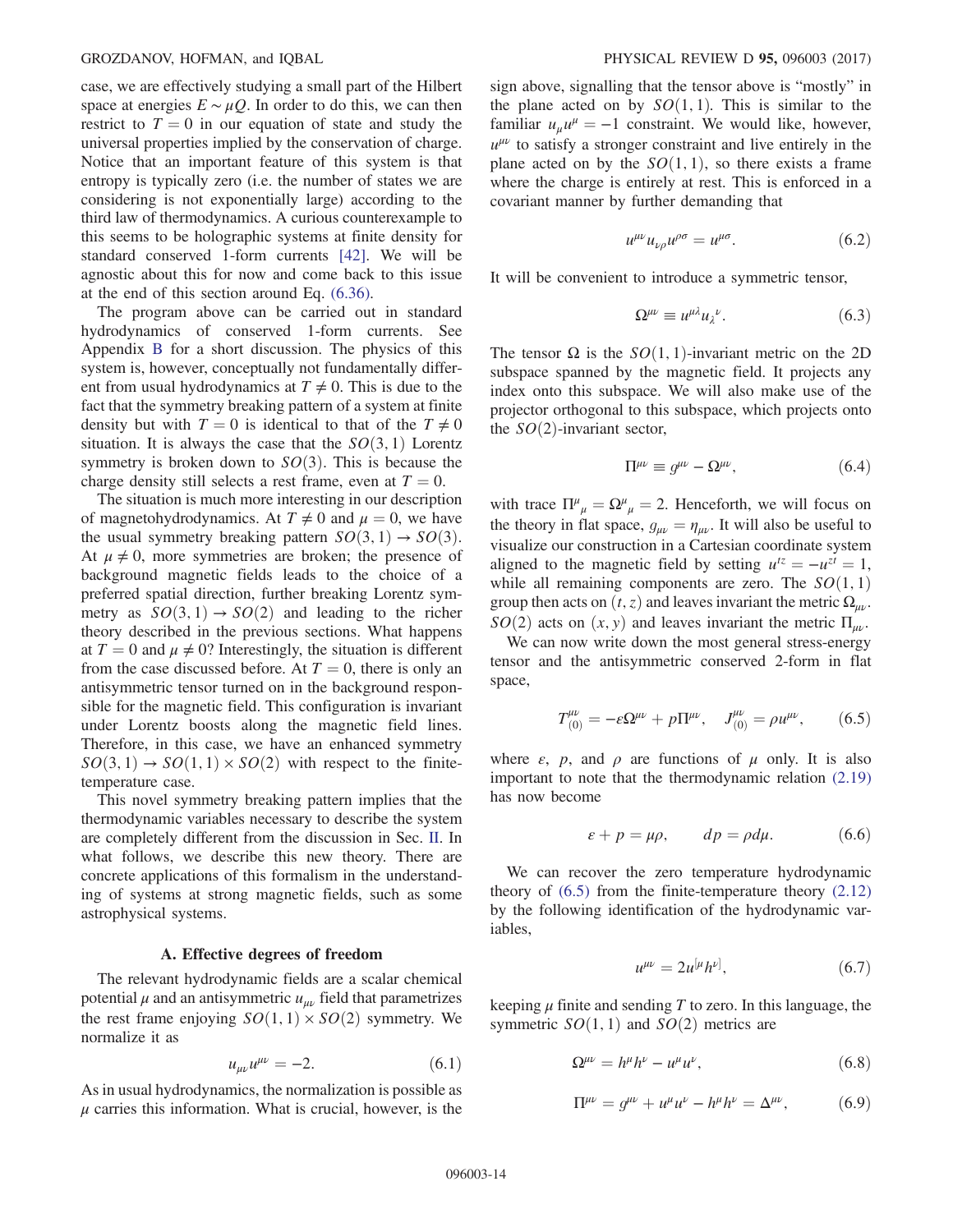where  $\Delta^{\mu\nu}$  is the finite-temperature projector from Eq. [\(2.15\)](#page-4-2).

At  $T^2 \ll \mu$ , we therefore expect a universal subsector of hydrodynamics to satisfy, in the ideal limit, the dynamical conservation equations

$$
\nabla_{\mu} T^{\mu\nu}_{(0)} = 0, \tag{6.10}
$$

$$
\nabla_{\mu} J^{\mu\nu}_{(0)} = 0, \tag{6.11}
$$

with the constituent relations  $(6.5)$ .

As always, it is important to check that this system of equations closes and is not overdetermined. The system we are considering has a priori 5 degrees of freedom given by the scalar  $\mu$  and the 4 degrees of freedom in  $u_{\mu\nu}$  subject to the constraints  $(6.1)$  and  $(6.2)$ . These 4 degrees of freedom can be viewed, in terms of symmetries, as the nontrivial action of the Lorentz group on a tensor preserving the  $SO(1, 1) \times SO(2)$  symmetries.

On the other hand, we see that the system above consists, naively, of eight equations of motion. This presents a danger, as the system of equations could be overdetermined. This is, however, not so. One of the equations (the time component of the charge conservation) is actually a constraint, as in the  $T \neq 0$  case. This constraint is consistently propagated by the other equations of motion. Thus, enforcing this constraint removes two equations of motion and 1 degree of freedom, still leaving an excess of two equations. For this system to not be overdetermined, they need to be trivial. Luckily, this is exactly the case for [\(6.5\).](#page-14-0) Consider the equation

$$
(\nabla_{\mu}T^{\mu\nu})\Omega_{\nu\lambda} + \mu(\nabla_{\mu}J^{\mu\nu})u_{\nu\lambda} = 0. \qquad (6.12)
$$

<span id="page-15-0"></span>This equality is satisfied off shell for any field  $u_{\mu\nu}$ satisfying the constraints  $(6.1)$  and  $(6.2)$ , and thus the two equations of motion that it contains are redundant. Therefore, the system of equations under consideration is consistent as a full set of nonlinear partial differential equations. Interestingly, as we elaborate in Appendix [B](#page-20-0), Eq. [\(6.12\)](#page-15-0) can be viewed as the natural zero-temperature generalization of the equation for the conservation of the entropy current at finite temperature.

#### B. Beyond ideal hydrodynamics

We now move beyond ideal hydrodynamics. From the structure of available tensors, it is clear that there are no suitable one-derivative structures as they would have an odd number of indices. Therefore,  $T_{(1)}^{\mu\nu} = J_{(1)}^{\mu\nu} = 0$ . The leading-order corrections only enter at the level of secondorder hydrodynamics. This observation, which follows only from available tensor structures is consistent with the fact that at  $T = 0$ , the theory is expected to be nondissipative. Since first-order corrections to ideal hydrodynamics are normally purely dissipative, such corrections should be absent.

To determine the form of the potential second-order corrections, we first discuss the decomposition of an arbitrary tensor under  $SO(2) \times SO(1, 1)$ . Using a, b, ... for  $SO(1,1)$  indices and i, j, ... for  $SO(2)$  indices, an antisymmetric tensor  $s^{\mu\nu}$  breaks into three blocks:  $s^{ab}$  and  $s^{ij}$ , which are tensors under  $SO(1, 1)$  and  $SO(2)$ , respectively, as well as the off-diagonal elements  $s^{ia}$  that transform as a product of vectors under  $SO(1,1)$  and  $SO(2)$ (denoted as  $v \otimes v$ ). A similar classification holds for symmetric tensors  $t^{\mu\nu}$ , except that we can also extract out the scalar traces of the tensors  $t^{ab}$  and  $t^{ij}$ .

The three projectors onto the tensor representation of  $SO(1, 1), SO(2)$ , and vector representations of  $SO(1, 1)$  ⊗  $SO(2)$  are

$$
SO(1,1): P^{\mu\nu}_{(\omega)\rho\sigma} = \Omega^{\mu}{}_{\rho}\Omega^{\nu}{}_{\sigma},\tag{6.13}
$$

$$
SO(2): P^{\mu\nu}_{(\Pi)\rho\sigma} = \Pi^{\mu}_{\rho} \Pi^{\nu}_{\sigma}, \tag{6.14}
$$

$$
v \otimes v : P^{\mu\nu}_{(v)\rho\sigma} = \Omega^{\mu}{}_{\rho}\Pi^{\nu}{}_{\sigma} + \Pi^{\mu}{}_{\rho}\Omega^{\nu}{}_{\sigma}, \qquad (6.15)
$$

with traces  $P^{\mu}_{(\omega)\mu\rho\sigma} = \Omega_{\rho\sigma}, P^{\mu}_{(\Pi)\mu\rho\sigma} = \Pi_{\rho\sigma}$ , and  $P^{\mu}_{(\nu)\mu\rho\sigma} = 0$ . Hence, the symmetric and traceless projectors of an arbitrary matrix  $M^{\mu\nu}$  onto the three sectors are

$$
SO(1,1):\left(P^{(\mu\nu)}_{(\omega)\rho\sigma} - \frac{1}{2}\Omega^{\mu\nu}\Omega_{\rho\sigma}\right)M^{\rho\sigma},\qquad(6.16)
$$

$$
SO(2): \left(P_{(\Pi)\rho\sigma}^{(\mu\nu)} - \frac{1}{2}\Pi^{\mu\nu}\Pi_{\rho\sigma}\right)M^{\rho\sigma}, \qquad (6.17)
$$

$$
v \otimes v : P_{(v)\rho\sigma}^{(\mu\nu)} M^{\rho\sigma}, \tag{6.18}
$$

and the antisymmetric parts follow from  $P^{[\mu\nu]}_{\rho\sigma}M^{\rho\sigma}$  in all three cases.

<span id="page-15-1"></span>We now use this classification to parametrize the most general correction to  $(6.5)$ , i.e. the analog of  $(3.3)$  at zero temperature:

$$
T_{(2)}^{\mu\nu} = -\delta \varepsilon \Omega^{\mu\nu} + \delta p \Pi^{\mu\nu} + t_{SO(1,1)}^{\mu\nu} + t_{SO(2)}^{\mu\nu} + t_{\nu\otimes\nu}^{\mu\nu},
$$
  
\n
$$
J_{(2)}^{\mu\nu} = \delta \rho u^{\mu\nu} + s_{SO(2)}^{\mu\nu} + s_{\nu\otimes\nu}^{\mu\nu}.
$$
\n(6.19)

Here, a two-index object with the  $SO(2)$  or the  $SO(1, 1)$ subscript indicates that the object transforms as a tensor under the appropriate group, whereas the  $v \otimes v$  subscript indicates that it transforms as a product of vectors under  $SO(2)$  and  $SO(1, 1)$ . Note that in the antisymmetric sector, any putative  $s_{SO(1,1)}^{\mu\nu}$  is proportional to  $u^{\mu\nu}$ , and thus any corrections from those terms have been included in the δρ $u^{\mu\nu}$  term.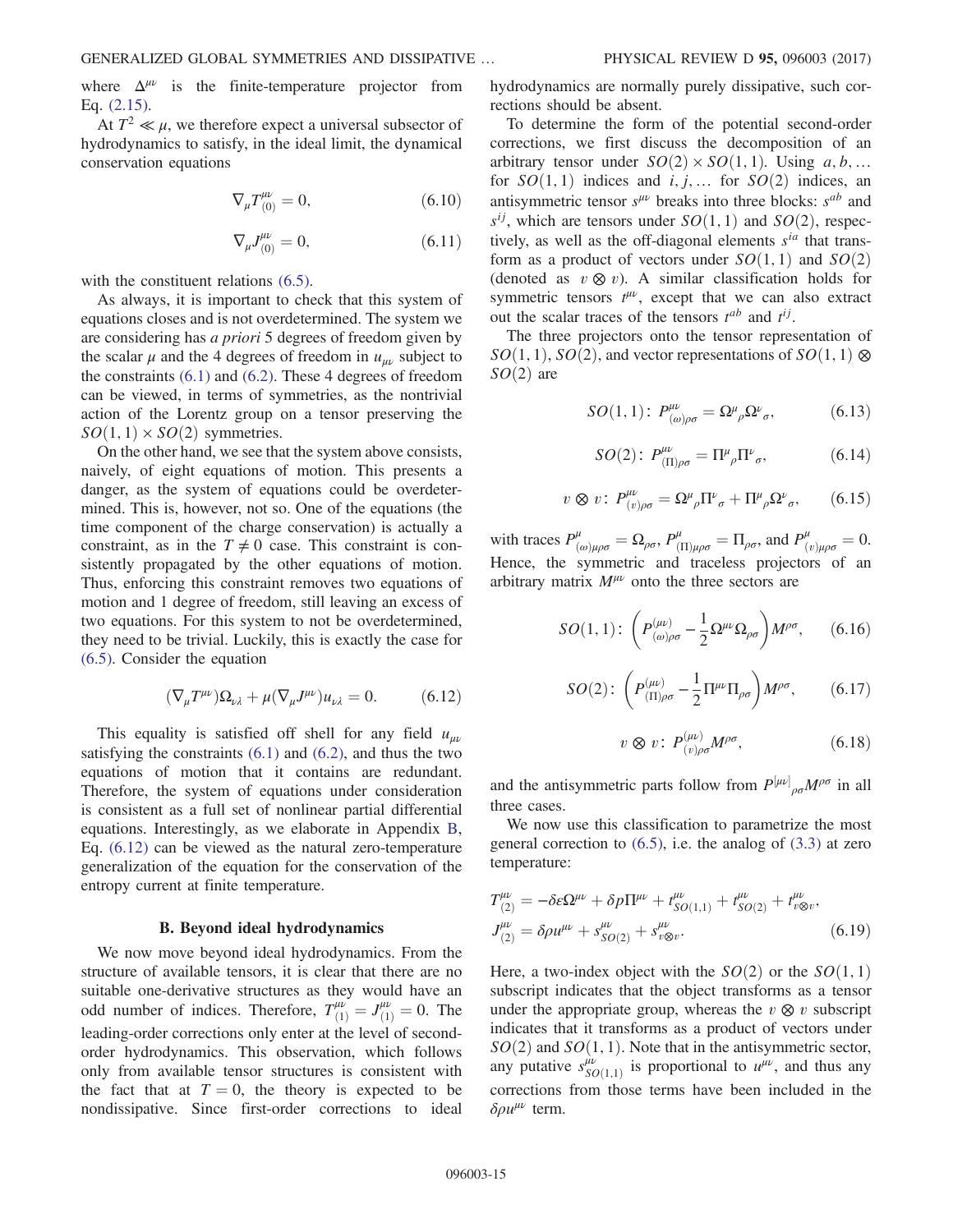<span id="page-16-0"></span>We now note, paralleling the discussion around  $(3.3)$ , that we may exploit the possibility to change the hydrodynamic frame under a scalar redefinition  $\mu \rightarrow \mu + \delta \mu$  and an antisymmetric tensor redefinition  $u^{\mu\nu} \rightarrow u^{\mu\nu} + \delta u^{\mu\nu}$ . The redefinitions are subject to two constraints. First, the perturbation of the normalization constraint [\(6.1\)](#page-14-1) results in

$$
u_{\mu\nu}\delta u^{\mu\nu} = 0.\tag{6.20}
$$

Second, the perturbation of the subspace constraint [\(6.2\)](#page-14-2) can be written in the following form:

$$
(P^{\mu\nu}_{(\Pi)\rho\sigma} - 2P^{\mu\nu}_{(\omega)\rho\sigma})\delta u^{\rho\sigma} = 0.
$$
 (6.21)

This annihilates the part of  $\delta u^{\mu\nu}$  living in the  $SO(1, 1)$  and  $SO(2)$  tensor blocks, meaning that it lives entirely in the (antisymmetric part of the) vector ⊗ vector block. This automatically implies the first constraint, i.e. Eq. [\(6.20\).](#page-16-0)

By using the scalar redefinitions of  $\mu$ , we may eliminate a single scalar correction in [\(6.19\)](#page-15-1), which we take to be  $\delta \rho$ . Furthermore, using the antisymmetric tensor redefinition of  $u^{\mu\nu}$ , we may further remove the vector ⊗ vector term  $s^{\mu\nu}_{v\otimes v}$ . Thus, we find the simpler frame-fixed structure of corrections to the conserved hydrodynamic tensors to be

$$
T^{\mu\nu}_{(2)} = -\delta \varepsilon \Omega^{\mu\nu} + \delta p \Pi^{\mu\nu} + t^{\mu\nu}_{SO(1,1)} + t^{\mu\nu}_{SO(2)} + t^{\mu\nu}_{v \otimes v},
$$
  
\n
$$
J^{\mu\nu}_{(2)} = s^{\mu\nu}_{SO(2)}.
$$
\n(6.22)

These expressions are analogous to the finite-temperature expressions in Eq. [\(3.5\).](#page-6-4) The task is now to determine these six corrections in terms of the available second-derivative objects. For the purposes of this paper, we will only focus on terms that play a role in linearized hydrodynamics and enter into linear dispersion relations. As is well known in the hydrodynamics literature [\[6,9,11\],](#page-21-2) a full nonlinear analysis even at a two-derivative order typically involves tens of possible structures.

<span id="page-16-1"></span>We expand the effective degrees of freedom to linear order,

$$
\mu \to \mu + \delta \mu, \qquad u_{\mu\nu} \to u_{\mu\nu} + \delta u_{\mu\nu}, \qquad (6.23)
$$

where we take  $\mu$  and  $u_{\mu\nu}$  to be constant. Note that to linear order, we can write all structures efficiently in momentum space spanned by  $k^{\mu}$ . Furthermore, it will come in handy to make use of the decomposition into  $SO(1, 1)$  and  $SO(2)$ indices. Following the notation above,

$$
u_{\mu\nu} \to u_{ab},\tag{6.24}
$$

$$
\delta u_{\mu\nu} \to \delta u_{[ai]}, \tag{6.25}
$$

$$
k^{\mu} \to (\omega^a, q^i). \tag{6.26}
$$

<span id="page-16-2"></span>We find in this approximation the following allowed tensor structures, $^{11}$ 

$$
\delta \varepsilon = \zeta_{(1,1)}[q_i \delta u^{ai} u_{ab} \omega^b],\tag{6.27}
$$

$$
\delta p = \zeta_{(2)}[q_i \delta u^{ai} u_{ab} \omega^b],\tag{6.28}
$$

$$
t_{SO(1,1)}^{ab} = \eta_{(1,1)} [2q_i \delta u^{ci} u_c^{(a} \omega^{b)} -\Omega^{ab} q_i \delta u^{ci} u_{cd} \omega^{d}],
$$
 (6.29)

$$
t_{SO(2)}^{ij} = \eta_{(2)} [2q^{(i}\delta u^{aj)} u_{ab} \omega^b
$$

$$
-\Pi^{ij} q_k \delta u^{ak} u_{ab} \omega^b],
$$
(6.30)

<span id="page-16-3"></span>
$$
t_{v\otimes v}^{ai} = t_{v\otimes v}^{ia} = \nu_0 [q_j \delta u^{bj} u_b{}^a q^i]
$$
  
+ 
$$
\nu_1 [\delta u^{bi} u_b{}^a \omega^c \omega_c] + \nu_2 [\delta u^{bi} u_b{}^a q^j q_j], \quad (6.31)
$$

$$
s_{SO(2)}^{ij} = 0,\t\t(6.32)
$$

with transport coefficients parametrized by  $\zeta_{(1,1)}, \zeta_{(2)}$ ,  $\eta_{(1,1)}, \eta_{(2)}, \nu_0, \nu_1, \nu_2$ . Note that at linear order, no<br>optimization to some in the  $SO(2)$  sector rangin often antisymmetric tensors in the  $SO(2)$  sector remain after using the equations of motion of the ideal system. The details behind this construction are described in Appendix [C.](#page-20-1)

Importantly, it turns out that not all of these corrections are permitted for a consistent system; we discuss this in the next section.

### C. Application: Modes of the system

To find the modes of MHD at zero temperature, we apply the same procedure as in Sec. [IV.](#page-9-0) We choose coordinates such that the background is given by  $u^{tz} = -u^{zt} = 1$  and the other components equal zero. In our covariant notation from before, we identify t, z with  $a, b, \ldots$  and x, y with  $i, j, \ldots$ 

As in the previous case, we can always use the  $SO(2)$ symmetry to rotate the  $q<sup>i</sup>$  momentum into the x axis. But in this case, we can also make use of the  $SO(1, 1)$  symmetry acting on the  $(t, z)$  plane. Differently from the  $SO(2)$  case, here, there are two different representations of  $SO(1, 1)$  that we can consider.<sup>12</sup> An  $SO(1, 1)$  vector  $\omega^a$  can be:

- (i) lightlike:  $\omega^a \omega_a = 0$ ,
- (ii) timelike:  $\omega^a \omega_a < 0$ .

Let us first consider the lightlike case and choose  $\omega^t = \omega$ ,  $\omega^z = \omega$ ,  $q^x = q$ ,  $q^y = 0$ . Solving the system of

<sup>&</sup>lt;sup>11</sup>Here, we have demanded that corrections to the energymomentum tensor should be even under  $u_{\mu\nu} \rightarrow -u_{\mu\nu}$ ,  $\delta u^{ai} \rightarrow -\delta u^{ai}$ , as the ideal term. This is consistent with the charge assignments in Table I.

 $^{12}$ In principle, one could also have spacelike representations  $\omega^a \omega_a > 0$ . They correspond, however, to dissipative modes not present in this nondissipative  $T = 0$  theory.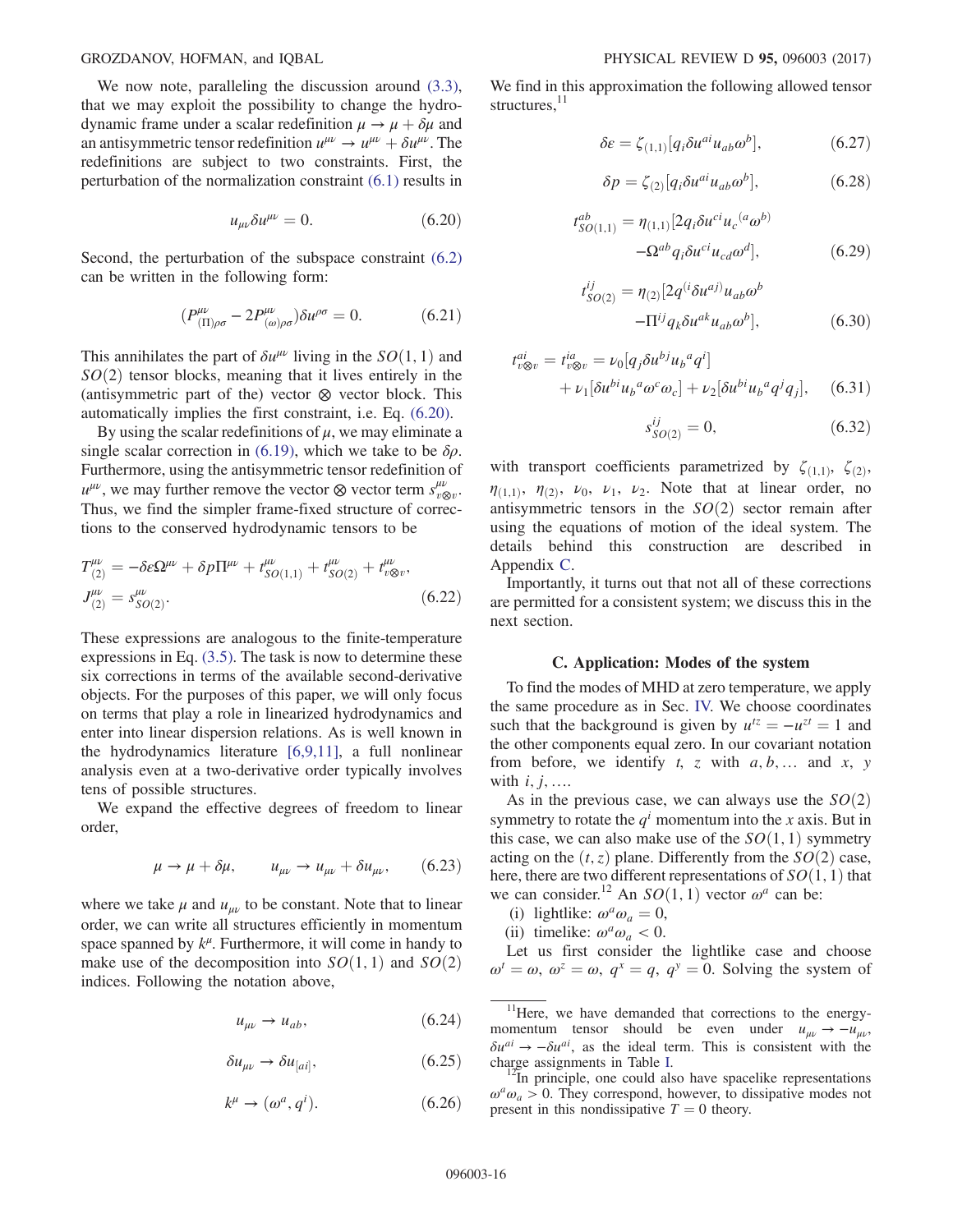equations, we find this choice is a solution for excitations in the Alfvén channel,

$$
\delta u^{ia} q_i = \delta u^{ia} \omega_a = 0, \qquad \delta \mu = 0. \tag{6.33}
$$

Notice that this implies that Alfvén waves have dispersion relations manifestly independent of q. Using the familiar representation familiar from the finite-temperature case,

$$
k^{\mu} = (\omega, q, 0, k) \equiv (\omega, \kappa \sin \theta, 0, \kappa \cos \theta), \qquad (6.34)
$$

<span id="page-17-1"></span>we obtain the dispersion relation

$$
\omega_A = k = \kappa \cos \theta. \tag{6.35}
$$

This dispersion relation is also manifestly independent of all transport coefficients. One might have expected that higher-derivative corrections could have modified it, making the Alfvén mode into a timelike representation of  $SO(1, 1)$ . This is not the case, however. Furthermore, it is simple to see that this situation persists to all orders in derivatives. A correction to the linear equations of motion appears in the form of a vector linear in  $\delta u^{ia}$ . In order to make a vector, one of these two indices needs to be contracted, but for Alfvén waves, all contractions vanish, and the dispersion relation cannot be corrected at any order in derivatives. The result [\(6.35\)](#page-17-1) is, therefore, completely universal in any magnetohydrodynamical theory at high enough  $\mu \gg T^2$ , and it agrees with our large  $\mu$  expansion [\(4.32\)](#page-12-2). The mode corresponds to the transverse fluctuation of magnetic field lines. This fluctuation can only move in the direction of the magnetic field and at the speed of light as seen from [\(6.35\)](#page-17-1).

Now, consider the second, timelike case. It is now possible to use the symmetries to choose  $\omega^t = \omega$ ,  $\omega^z = 0$ ,  $q^x = q$ ,  $q^y = 0$ . These modes correspond to magnetosonic excitations. In this case, the higher-derivative corrections do contribute to the dispersion relation.

There remains an important point that constrains these higher-derivative corrections. In the previous discussion concerning the ideal fluid at  $T = 0$ , it was of crucial importance that two equations in the system [\(6.12\)](#page-15-0) happened to be trivial for the system not to be overdetermined. This property of the differential equations is lost once the higher-derivative corrections are included. It appears that ensuring the system to not be overdetermined is a more dramatic version of the usual requirements that apply to the divergence of the entropy current (in standard hydrodynamics) and severely restricts the possible number (and signs) of transport coefficients.

A complete resolution of the issue and enumeration of the resulting constraints on second-order coefficients would demand understanding the full nonlinear behavior of the theory, which lies outside the scope of this article. For linear perturbations, it is interesting to remark that the <span id="page-17-0"></span>formerly trivial Eq. [\(6.12\)](#page-15-0) can be written as a total divergence:

$$
(\nabla_{\mu}T^{\mu\nu})\Omega_{\nu\lambda} + \mu(\nabla_{\mu}J^{\mu\nu})u_{\nu\lambda} \sim \nabla_{\mu}(T^{\mu\nu}\Omega_{\nu\lambda} + \mu J^{\mu\nu}u_{\nu\lambda} - p\Omega^{\mu}_{\lambda}).
$$
\n(6.36)

Therefore, a sufficient but not necessary condition for consistency at the linear level is to demand that the term inside the divergence vanishes identically. This is somewhat reminiscent of a third law of thermodynamics at  $T = 0$ . This condition would have the effect of setting  $\zeta_{(1,1)} = \eta_{(1,1)} = \nu_0 = \nu_1 = \nu_2 = 0$ , leaving only  $\zeta_{(2)}$  and  $\nu_1$ , overllooks Unfortunately this condition is not sufficient  $\eta_{(2)}$  available. Unfortunately, this condition is not sufficient at the nonlinear level; terms that have been omitted from [\(6.36\)](#page-17-0) can spoil the consistency relation.

Therefore, in this article, we take a more conservative stance and simply demand the minimal condition for the linear system be self-consistent. An explicit solution of the equations of motion for the magnetosonic mode yields the necessary condition

$$
\nu_0 = -\nu_2 + \frac{\rho}{\mu \chi} (\nu_1 - \eta_{(1,1)} + \zeta_{(1,1)}) \tag{6.37}
$$

and gives the following dispersion relation,

$$
\omega_M = \pm \sqrt{\frac{\rho}{\mu \chi}} q \left( 1 + \frac{1}{2\mu^2 \chi} \left[ (\zeta_{(1,1)} - \eta_{(1,1)}) - \frac{\mu \chi}{\rho} (\zeta_{(2)} + \eta_{(2)}) \right] q^2 \right),
$$
\n(6.38)

where  $\chi = \frac{\partial \rho}{\partial \mu}$ . Boosting this result in the  $(t, z)$  plane, we get

$$
\omega_M = \pm (v_M \kappa + \alpha_M \kappa^3), \tag{6.39}
$$

with

$$
v_M = \sqrt{\cos^2 \theta + \frac{\rho}{\mu \chi} \sin^2 \theta} \tag{6.40}
$$

and

$$
\alpha_M = \frac{\rho}{2\mu^3 \chi^2} \frac{\sin^4 \theta}{\sqrt{\cos^2 \theta + \frac{\rho}{\mu \chi} \sin^2 \theta}} \times \left[ (\zeta_{(1,1)} - \eta_{(1,1)}) - \frac{\mu \chi}{\rho} (\zeta_{(2)} + \eta_{(2)}) \right].
$$
 (6.41)

In the particular case when no other scale enters the problem, we must have  $\frac{\rho}{\mu\chi} = 1$ , and the formulas above agree with [\(4.34\)](#page-12-3). In this case, the speed of the universal magnetosonic mode is that of light in the ideal limit, but it can be corrected at higher order in the derivative expansion. As expected, this must impose causality constraints on the transport coefficients.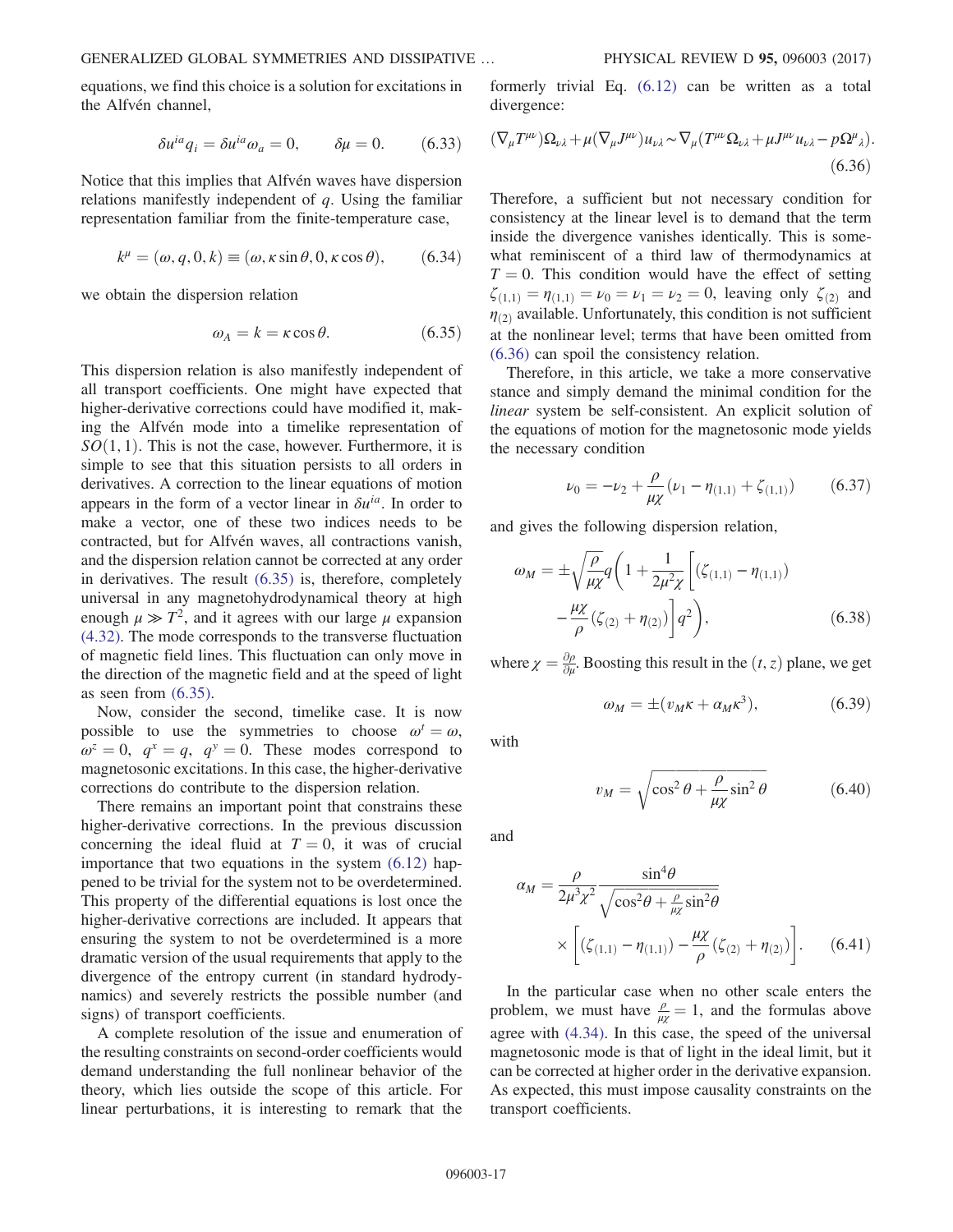## VII. CONCLUSIONS AND OUTLOOK

<span id="page-18-0"></span>In this work, we have systematically developed the hydrodynamic theory of a 2-form current at finite temperature, describing the dynamics of a finite density of strings as it relaxes toward thermal equilibrium. As we have emphasized, the conventional theory of relativistic magnetohydrodynamics fits into this general class of theories, where the density of strings represents magnetic flux. Thus, our work may be viewed as a construction of a generalized theory of MHD from the point of view of symmetries and effective field theory, making no reference to any sort of weak electromagnetic coupling. For a particular choice of equation of state (one in which temperature and chemical potential decouple entirely), our theory reduces to conventional MHD, but this choice is not required on effective field theory grounds.

We also worked to first order beyond ideal hydrodynamics, finding that there is a total of seven transport coefficients that can be interpreted as anisotropic resistivities and viscosities. Along the way, we provide a precise definition of a resistivity for a dynamical  $U(1)$  gauge theory and explain how this resistivity can be computed microscopically from Kubo formulas involving correlation functions of the electric field operator. It is interesting to note that we expect that our universal resistivity will precisely coincide with the inverse of the conventionally defined conductivity of the "gauged" electric current only at weak electromagnetic coupling.

While our theory is conceptually satisfying, it also makes precise physical predictions. For example, as a first step, we studied small fluctuations around thermal equilibrium, identifying within our framework well-known magnetohydrodynamic modes. We systematically study the dissipation of these modes, obtaining (to the best of our knowledge) novel physics, such as angle-dependent dissipation of Alfvén and magnetosonic waves. In principle, these predictions are open to experimental verification.

We then turned to a truncation of the theory at low temperatures; this involved an emergent Lorentz symmetry along the background magnetic field lines, and as a result, hydrodynamic fluctuations involved a fluid tensor rather than a fluid velocity. This led to an interesting generalization of hydrodynamics. We initiated the study of this new framework, working out the structure of linear perturbations and listing possible higher-derivative corrections to second order in fluid momenta. We find it particularly interesting that a consistency condition on the closure of the differential equations appears to play a role analogous to the constraints imposed by the second law of thermodynamics in conventional hydrodynamics. This deserves further exploration.

There are many directions for future research. One could imagine studying this hydrodynamic theory from holography, by developing the magnetohydrodynamic analog of the fluid-gravity correspondence [\[7\]](#page-21-4). The dual of the 2-form current will now be a 2-form gauge field propagating in a five-dimensional bulk. It turns out that the background black hole solution corresponding to an equilibrium fluid is S-dual to the black holes studied in Ref. [\[43\]](#page-22-19), and our theory could be tested by studying perturbations around this background.

A further direction is to understand the formulation of MHD, in light of our work, in the language of the effective field theory of Goldstone bosons for space-time symmetry breaking along the lines of Ref. [\[44\].](#page-22-20) As generalized global symmetries provide new examples with potentially novel symmetry breaking patterns, these theories provide a natural arena to test the power of the formulation in Ref. [\[44\].](#page-22-20) Such a framework may allow for the systematic study of fluctuations. It would also be interesting to go to higher orders in hydrodynamics and to understand any possible instabilities in the long-distance hydrodynamic theory in our formalism. $^{13}$ 

Finally, we stress that our theory differs from that of traditional MHD, as it separates the universal constraints of symmetry and the effective theory of hydrodynamics from nonuniversal artifacts that arise from assuming a weak electromagnetic coupling. As we explain in the Introduction, the effective strength of electromagnetic interactions in sufficiently dense plasmas can be very large indeed, and it would be very interesting to explore if our generalized theory of strings could be experimentally relevant for plasma physics.

## ACKNOWLEDGMENTS

We thank A. Belin, J. Bhattacharya, S. Hartnoll, P. Kovtun, H. Liu, J. McGreevy, S. Minwalla, A. Nicolis, N. Poovuttikul, D. T. Son, A. Starinets, and G. Torrieri for illuminating discussions. This work is part of the Delta Institute for Theoretical Physics (ITP) consortium, a program of the Netherlands Organisation for Scientific Research (NWO) that is funded by the Dutch Ministry of Education, Culture and Science.

<span id="page-18-1"></span>Note added.—In the original version of this work on the arXiv, there was an inaccurate count of transport coefficients; we thank the authors of Ref. [\[36\]](#page-22-13) for bringing this issue to our attention.

# APPENDIX A: IDEAL FLUID PARTITION FUNCTION AND THERMODYNAMICS

<span id="page-18-2"></span>In this Appendix, we follow Refs. [\[10,45\]](#page-22-21) to derive the equilibrium form of the ideal stress-energy tensor and current [\(2.12\)](#page-4-0)

<sup>&</sup>lt;sup>13</sup>See Ref. [\[21\]](#page-22-22) for a recent discussion of stability of (Navier-Stokes) hydrodynamics in connection with the Israel-Stewart theory.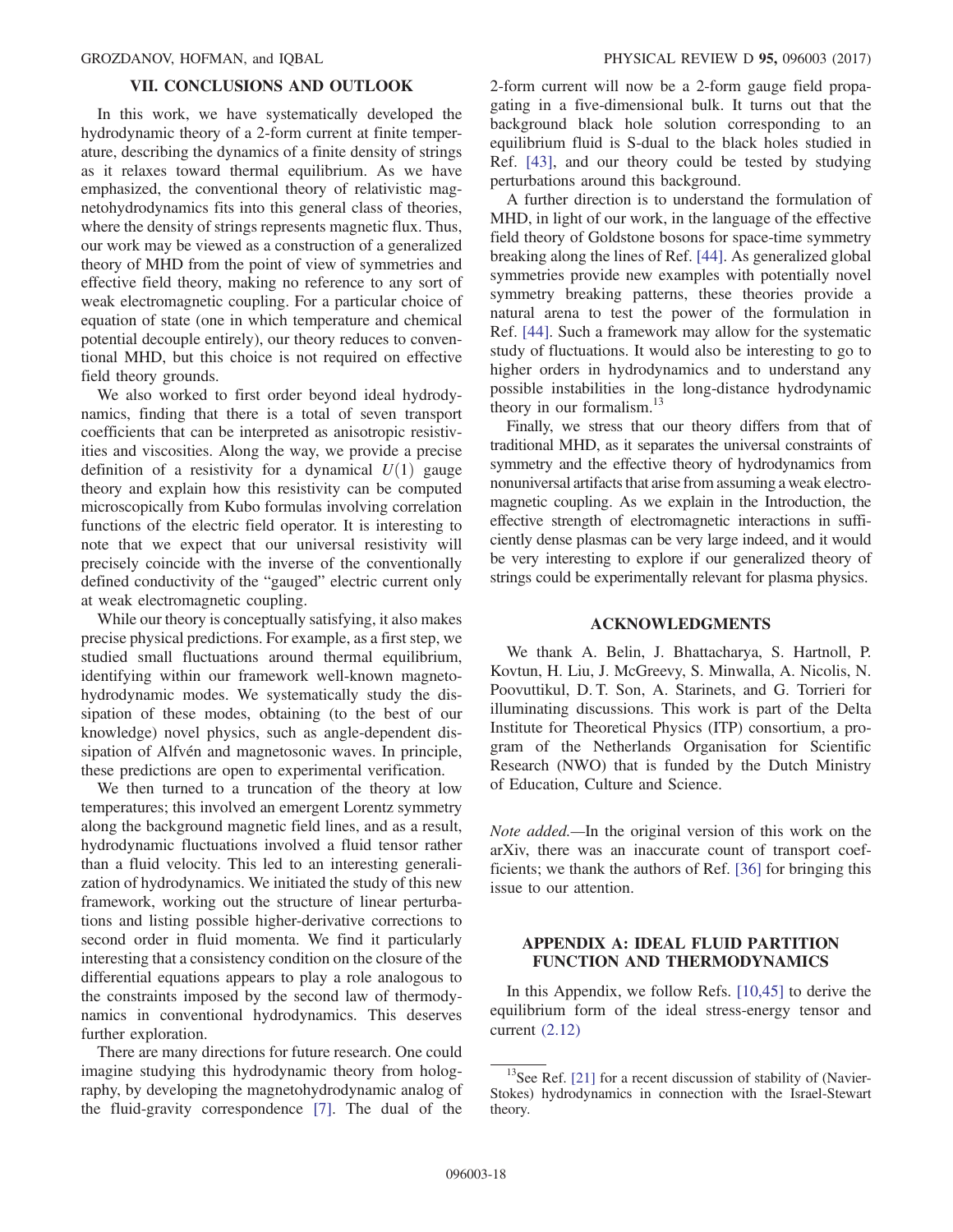GENERALIZED GLOBAL SYMMETRIES AND DISSIPATIVE … PHYSICAL REVIEW D 95, 096003 (2017)

$$
T^{\mu\nu}_{(0)} = (\varepsilon + p)u^{\mu}u^{\nu} + pg^{\mu\nu} - \mu\rho h^{\mu}h^{\nu},
$$
  
\n
$$
J^{\mu\nu}_{(0)} = 2\rho u^{[\mu}h^{\nu]},
$$
\n(A1)

from a partition function. This is done by writing down the form of the most general Euclidean partition function in the presence of static (but spatially dependent) metric and 2-form gauge field sources. Gauge and diffeomorphism invariance constrains the form of this partition function, providing an efficient way to derive constraints the hydrodynamic stress-energy tensor and currents. As we are performing a static Euclidean computation, this only allows access to objects that can be probed by equilibrium fluid flows.

We should first define what is meant by "equilibrium." In conventional fluid dynamics, to have an equilibrium solution, one requires a timelike Killing vector  $\xi$  to define the direction of fluid flow  $u^{\mu} \sim \xi^{\mu}$ . We will also require an additional spacelike Killing vector  $\zeta$  to define the direction of the strings  $h^{\mu} \sim \zeta^{\mu}$ . Note that with no loss of generality, we may take  $\xi \cdot \zeta = 0$ . Provided that these two vectors have a vanishing Lie bracket,  $\mathcal{L}_{\xi} \zeta = 0$ , it is straightforward to show that such a field profile satisfies the equations of motion arising from the conservation of [\(A1\),](#page-18-2) corresponding to a fluid at rest with the strings oriented in the direction of ζ.

<span id="page-19-0"></span>As  $\xi$  and  $\zeta$  have a vanishing Lie bracket, we can take them to define a coordinate system  $(t, z)$ . Thus, we may write the background Lorentzian background metric of the form

$$
ds2 = gij(xk)dxidxj
$$
  
+ 
$$
gab(xi)(dxa - Aia(xk)dxi)(dxb - Aib(xk)dxi).
$$
  
(A2)

Where here  $a, b$  run over  $t, z$  and  $i, j$  run over the remaining coordinates. Furthermore, since  $\xi \cdot \zeta = 0$ , we may take the metric in the  $(t, z)$  directions to be diagonal,

$$
g_{ab}dx^a dx^b = -g_{tt}dt^2 + g_{zz}dz^2.
$$
 (A3)

We are now interested in accessing the physics of this equilibrium flow from a Euclidean partition function. Thus, consider the Wick rotation of [\(A2\)](#page-19-0) to the Euclidean signature. We identify the Euclidean time with period  $T_0^{-1}$ , and we identify the z coordinate with period  $L_0$ . We further expand all quantities in derivatives in the remaining  $x^i$  directions.

What are the gauge-invariant data on which the partition function can depend? To lowest order in derivatives, it can depend on the proper distances around the time and  $z$ cycles,

$$
\frac{g_{tt}(x^i)}{T_0}, \qquad g_{zz}(x^i)L_0,\tag{A4}
$$

as well as the gauge-invariant Wilson "sheet," corresponding to the integral of the background source  $B_{\mu\nu}$  over the  $(t, z)$  torus:

$$
\mathcal{W}(x^i) \equiv \int B_{tz}(x^i) dt dz = B_{tz}(x^i) \frac{L_0}{T_0}.
$$
 (A5)

Now, to the lowest order in derivatives, the partition function will take the form

$$
\log Z \equiv W
$$
  
=  $\frac{1}{T_0} \int d^3x \sqrt{-g} \mathcal{P}(T_0 \sqrt{g^{\mu}}, L_0 \sqrt{g_{zz}}, B_{tz} \sqrt{g^{\mu} g^{zz}}),$  (A6)

where we have chosen to take as an independent variable the Wilson sheet normalized by the proper distances and where everything depends on the transverse coordinates  $x^i$ . Now, if we assume that the  $z$  coordinate distance  $L$  is much bigger than the other scales in the problem, we can neglect the dependence of the partition function on it and conclude that

$$
W(L \to \infty) = \frac{1}{T_0} \int d^3x \sqrt{-g} \mathcal{P}(T_0 \sqrt{g^{tt}}, B_{tz} \sqrt{g^{tt} g^{zz}}).
$$
\n(A7)

For notational convenience, we will denote the two arguments of  $P$  by  $\alpha$  and  $\beta$ , respectively. Now, we use the definitions of the stress-energy tensor in terms of functional derivatives with respect to sources,

$$
T_{\mu\nu}(x) = -\frac{2T_0}{\sqrt{-g}} \frac{\delta W}{\delta g^{\mu\nu}(x)},
$$
 (A8)

$$
J^{\mu\nu}(x) = \frac{T_0}{\sqrt{-g}} \frac{\delta W}{\delta b_{\mu\nu}(x)},
$$
 (A9)

to conclude

$$
T^{tt} = -g^{tt}(\mathcal{P} - \sqrt{g^{tt}}T_0\partial_\alpha \mathcal{P} - \sqrt{g^{tt}g^{zz}}B_{tz}\partial_\beta \mathcal{P}), \qquad (A10)
$$

$$
T^{ij} = \mathcal{P}g^{ij},\tag{A11}
$$

$$
T^{zz} = g^{zz}(\mathcal{P} - \sqrt{g^{tt}g^{zz}}B_{tz}\partial_{\beta}\mathcal{P}), \qquad (A12)
$$

$$
J^{tz} = \sqrt{g^{tt}g^{zz}} \partial_{\beta} \mathcal{P}.
$$
 (A13)

These expressions have precisely the form of the ideal hydrodynamic stress-energy tensor postulated in [\(A1\),](#page-18-2) with the identifications

$$
p(x) = \mathcal{P}(x),\tag{A14}
$$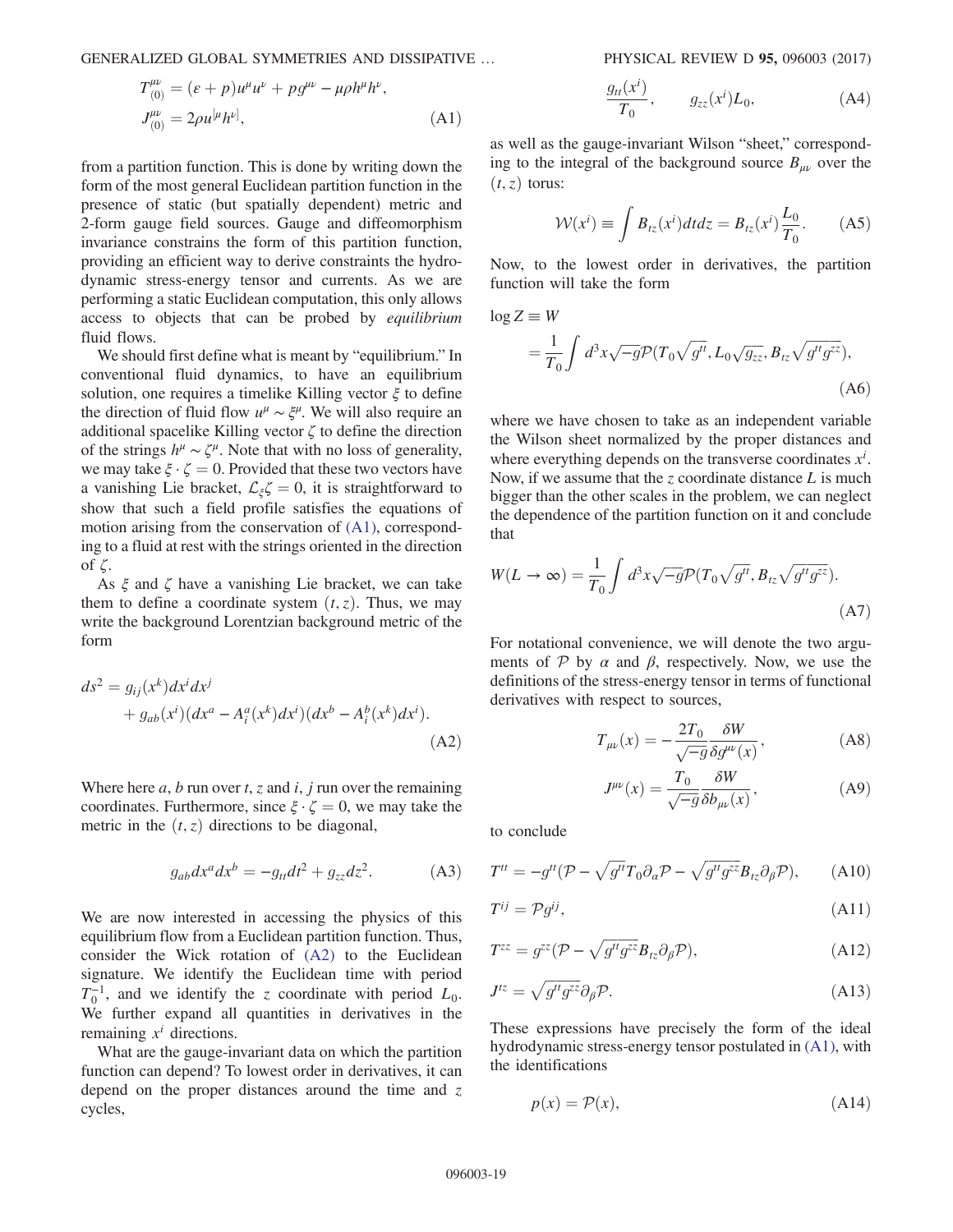$$
\varepsilon = -\mathcal{P} + \sqrt{g^{\mu}} T_0 \partial_{\alpha} \mathcal{P} + \sqrt{g^{\mu} g^{zz}} \partial_{\beta} \mathcal{P}, \quad \text{(A15)}
$$

$$
\rho = \partial_{\beta} \mathcal{P},\tag{A16}
$$

$$
\mu = \sqrt{g^{tt} g^{zz}} B_{tz}.
$$
\n(A17)

If we further identify

$$
T = \sqrt{g^{\mu}} T_0, \qquad s = \partial_{\alpha} \mathcal{P}, \qquad (A18)
$$

we find that the expression for the energy is actually the thermodynamic identity

$$
\varepsilon + p = Ts + \mu \rho. \tag{A19}
$$

Note that the relation  $dp = s dT + \rho d\mu$  is now automatically satisfied.

It was shown in Refs. [\[10,45\]](#page-22-21) that, in general, such considerations can be extended to higher orders in the derivative expansion and provide an alternative route to deriving the constraints on transport that arise from the local form of the second law. It would be interesting to understand whether this is the case for the higher-form current studied in this paper.

# <span id="page-20-0"></span>APPENDIX B: HYDRODYNAMICS OF A 1-FORM CURRENT AT ZERO TEMPERATURE

Here, we discuss the physics of a zero-temperature standard hydrodynamics with a 1-form conserved current, rather than the 2-form theory (cf. Sec. [VI](#page-13-1)). As this is a simpler version of the theory discussed in Sec. [VI,](#page-13-1) we will be somewhat brief.

<span id="page-20-2"></span>The theory has a conserved stress-energy tensor and 1-form  $U(1)$  current. The degrees of freedom are a normalized fluid velocity and the chemical potential  $\mu$ . At the ideal level, the stress-energy tensor and current are given by

$$
T^{\mu\nu}_{(0)} = (\varepsilon + p)u^{\mu}u^{\nu} + pg^{\mu\nu}, \qquad j^{\mu}_{(0)} = \rho u^{\mu}, \qquad (B1)
$$

where the relevant thermodynamic relations are just as in  $(6.6)$ ,

$$
\varepsilon + p = \mu \rho, \qquad dp = \rho d\mu. \tag{B2}
$$

<span id="page-20-4"></span>We note that there is a total of 4 degrees of freedom (in four space-time dimensions). However, there are five equations of motion:

$$
\nabla_{\mu} T^{\mu\nu}_{(0)} = 0, \qquad \nabla_{\mu} j^{\mu}_{(0)} = 0.
$$
 (B3)

<span id="page-20-3"></span>Thus, this system naively appears overconstrained. This is an illusion, as in fact the combination of equations

$$
(\nabla_{\mu}T^{\mu\nu})u_{\nu} + \mu \nabla_{\mu}j^{\mu} = 0
$$
 (B4)

holds off shell, i.e. for any stress-energy tensor and current that are parametrized in terms of fluid variables as in [\(B1\)](#page-20-2). Thus, this equation is redundant, and we have four dynamical equations for 4 degrees of freedom.

It is interesting to note that in the usual finite-temperature theory of ideal hydrodynamics, Eq. [\(B4\)](#page-20-3) is instead (offshell) equal to the divergence of the entropy current. Thus, it is tempting to think of the vanishing of the entropy at zero temperature as the key principle that allows a consistent zero-temperature hydrodynamics.

We do not describe solutions to the set of Eqs. [\(B3\)](#page-20-4) in great detail, except to state that they admit a linearly dispersing sound mode with dispersion relation

$$
\omega^2 = v_s^2 k^2, \qquad v_s^2 = \frac{\rho}{\mu \chi}, \qquad \chi = \frac{d\rho}{d\mu}.
$$
 (B5)

It would be interesting to develop this theory further, e.g. to go beyond ideal hydrodynamics, or to understand whether it can be related to fluctuations of holographic finite-density systems at zero temperature such as those studied in Refs. [\[46,47\]](#page-22-23). We leave these questions to future work.

# <span id="page-20-1"></span>APPENDIX C: CLASSIFICATION OF TENSOR STRUCTURES IN MHD AT ZERO TEMPERATURE

In order to write all possible higher-order (in derivatives) modifications of the constitutive relations [\(6.5\)](#page-14-0), one needs to construct all possible tensors of the desired type out of the building blocks provided by the effective degrees of freedom. In our case, after linearization [\(6.23\),](#page-16-1) these are

$$
\delta u^{ai}, u_{ab}, \omega^a, q^i, \delta \mu.
$$
 (C1)

Notice that we have used the same notation as in the main section of this paper where  $SO(1, 1)$  indices are given by  $a, b, \ldots$  and  $SO(2)$  indices are given by  $i, j, \ldots$  The fact that  $\delta u^{ai}$  is in a bifundamental representation is a direct consequence of the constraint [\(6.2\).](#page-14-2)

An expansion in derivatives is an expansion in  $\omega^a$  and  $q^i$ . To first order, it is straightforward to see that no two index objects can be constructed with the above ingredients. This implies that at  $T = 0$ , we cannot correct our ideal equations to first order. The situation becomes more interesting at second order.

As in standard hydrodynamics, the classification of tensor structures for higher-derivative corrections is greatly simplified by making use of ideal equations of motion. Because this is a perturbative construction performed order by order, one can always use lower-order equations of motion in constraining higher-order terms.

The ideal equations of motion can be efficiently written by projecting them onto  $SO(1,1)$  and  $SO(2)$  vector equations. First, consider the conservation of the antisymmetric current  $J^{\mu\nu}$ :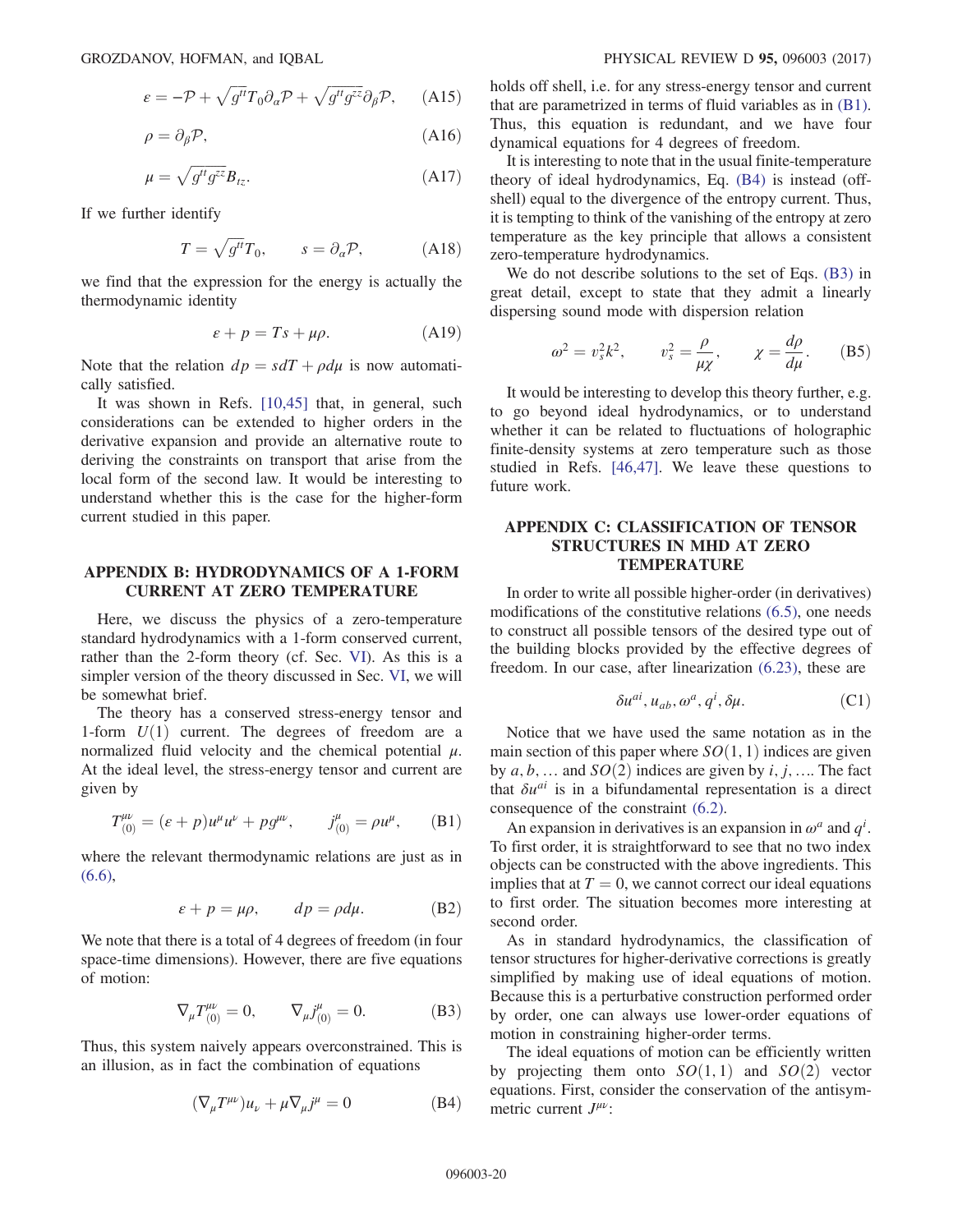GENERALIZED GLOBAL SYMMETRIES AND DISSIPATIVE … PHYSICAL REVIEW D 95, 096003 (2017)

$$
SO(1,1):\ \chi\omega_b u^{ba}\delta\mu = \rho q_i \delta u^{ai},\tag{C2}
$$

$$
SO(2): \rho \omega_a \delta u^{ai} = 0. \tag{C3}
$$

The first of the above equations states that any  $SO(1, 1)$ derivative of  $\delta \mu$  can be expressed in terms of the derivatives of  $\delta u^{ai}$ . The second equation states that we cannot contract  $\delta u^{ai}$  with  $\omega^a$ .

The conservation of  $T^{\mu\nu}$  can also be decomposed and expanded to linear order to yield

$$
SO(1,1): \mu \chi \omega^a \delta \mu = \mu \rho q_i \delta u^{bi} u_b{}^a, \tag{C4}
$$

$$
SO(2): \rho q^i \delta \mu = \mu \rho u^{ab} \omega_a \delta u_b^i. \tag{C5}
$$

The first equation above is identical to the  $SO(1,1)$ equation arising form  $J^{\mu\nu}$  conservation. This was pointed out around [\(6.12\)](#page-15-0) and is a crucial feature that allows for the consistency of the equations. The  $SO(2)$  equation implies that the  $SO(2)$  derivative of  $\delta \mu$  can be written in terms of derivatives of  $\delta u^{ai}$ . A straightforward consequence is that by using the above remarks, we can disregard  $\delta \mu$  completely in building our higher-derivative corrections, as this is not an independent quantity.

One can also consider further constraints that appear at the level of two derivatives by considering the "integrability" conditions:

$$
0 = \omega^{[a} \omega^{b]} \delta \mu = \frac{\rho}{\chi} q_i \delta u^{ci} u_c^{[a} \omega^{b]}, \qquad (C6)
$$

$$
0 = q^{[i}q^{j]}\delta\mu = \mu u^{ab}\omega_a \delta u_b^{[i}q^{j]},\tag{C7}
$$

$$
q^i \omega^a \frac{\delta \mu}{\mu} = \frac{\rho}{\mu \chi} q_j \delta u^{bj} u_b^a q^i = u^{bc} \omega_b \delta u_c^i \omega^a.
$$
 (C8)

These constraints end up reducing the number of independent antisymmetric and bifundamental tensors.

Armed with the above constraints, we can classify all tensors quadratic in derivatives (or quadratic in powers of  $\omega^a$ ,  $q^i$ ). Notice that because we build only linear structures and  $\delta\mu$  has been excluded from the building blocks as a consequence of the ideal equations of motion, the tensor  $\delta u^{ai}$  must appear exactly once in all tensor structures. Lastly, we consider a theory respecting the charge assignments of Table [I](#page-5-0). This implies that all corrections to the energy-momentum tensor  $T^{\mu\nu}$  must be even under  $(u_{\mu\nu} \rightarrow -u_{\mu\nu}, \delta u^{ai} \rightarrow -\delta u^{ai})$ , while corrections to the current  $J^{\mu\nu}$  must be odd.

Using these rules, we construct all possible scalars and tensors:

- (i) (even) scalars:  $\delta u^{ai} q_i u_a^b \omega_b$ ;
- (ii) (even) symmetric traceless  $SO(1,1)$  tensors:  $2q_i\delta u^{ci}u_c{}^{(a}\omega^{b)} - \Omega^{ab}q_i\delta u^{ci}u_{cd}\omega^d;$
- (iii) (even) symmetric traceless  $SO(2)$  tensors:<br> $2g^{(i\delta u^{d})}u$   $g^{b}$   $\overline{\Pi}^{ij}g$   $\delta u^{ak}u$   $g^{b}$ .  $2q^{(i}\delta u^{aj)}u_{ab}\omega^b - \Pi^{ij}q_k\delta u^{ak}u_{ab}\omega^b;$
- (iv) (even) bifundamental tensors:  $^{a}q^{i},$  $\delta u^{bi}u_{b}{}^{a}\omega^{c}\omega_{c}$ ,  $\delta u^{bi}u_{b}{}^{a}q^{j}q_{j};$
- (v) (odd) antisymmetric  $SO(2)$  tensors: none.

These structures match exactly the expressions [\(6.27\)](#page-16-2)– [\(6.32\)](#page-16-3). A few comments are important regarding details in the construction of the above structures. First, one could have guessed that a new symmetric  $SO(1, 1)$  tensor can be built by acting on the one above on both indices with  $u_b^a$ . The tracelessness condition implies this new tensor is equal to the one presented above. Also, one could have naively constructed a fourth bifundamental tensor, but this one can be expressed in terms of the ones above by the integrability constraints. Lastly, parity under  $(u_{\mu\nu} \rightarrow -u_{\mu\nu}, \delta u^{ai} \rightarrow$  $-\delta u^{ai}$ ) is responsible for the absence of  $SO(2)$  antisymmetric tensors. Even if the parity condition were to be relaxed, the constraints would still prohibit this structure.

- <span id="page-21-0"></span>[1] D. T. Son and P. Surowka, Hydrodynamics with Triangle Anomalies, Phys. Rev. Lett. 103[, 191601 \(2009\)](https://doi.org/10.1103/PhysRevLett.103.191601).
- [2] Y. Neiman and Y. Oz, Relativistic hydrodynamics with general anomalous charges, [J. High Energy Phys. 03 \(2011\)](https://doi.org/10.1007/JHEP03(2011)023) [023.](https://doi.org/10.1007/JHEP03(2011)023)
- [3] A. V. Sadofyev and M. V. Isachenkov, The chiral magnetic effect in hydrodynamical approach, [Phys. Lett. B](https://doi.org/10.1016/j.physletb.2011.02.041) 697, 404 [\(2011\).](https://doi.org/10.1016/j.physletb.2011.02.041)
- <span id="page-21-1"></span>[4] P. Kovtun, D. T. Son, and A. O. Starinets, Viscosity in Strongly Interacting Quantum Field Theories from Black Hole Physics, Phys. Rev. Lett. 94[, 111601 \(2005\)](https://doi.org/10.1103/PhysRevLett.94.111601).
- <span id="page-21-3"></span>[5] D. T. Son and A. O. Starinets, Viscosity, black holes, and quantum field theory, [Annu. Rev. Nucl. Part. Sci.](https://doi.org/10.1146/annurev.nucl.57.090506.123120) 57, 95 [\(2007\).](https://doi.org/10.1146/annurev.nucl.57.090506.123120)
- <span id="page-21-2"></span>[6] R. Baier, P. Romatschke, D. T. Son, A. O. Starinets, and M. A. Stephanov, Relativistic viscous hydrodynamics, conformal invariance, and holography, [J. High Energy Phys. 04](https://doi.org/10.1088/1126-6708/2008/04/100) [\(2008\) 100.](https://doi.org/10.1088/1126-6708/2008/04/100)
- <span id="page-21-4"></span>[7] S. Bhattacharyya, V. E. Hubeny, S. Minwalla, and M. Rangamani, Nonlinear fluid dynamics from gravity, [J. High](https://doi.org/10.1088/1126-6708/2008/02/045) [Energy Phys. 02 \(2008\) 045.](https://doi.org/10.1088/1126-6708/2008/02/045)
- [8] P. Romatschke, Relativistic viscous fluid dynamics and nonequilibrium entropy, [Classical Quantum Gravity](https://doi.org/10.1088/0264-9381/27/2/025006) 27, 025006 [\(2010\).](https://doi.org/10.1088/0264-9381/27/2/025006)
- [9] S. Bhattacharyya, Constraints on the second order transport coefficients of an uncharged fluid, [J. High Energy Phys. 07](https://doi.org/10.1007/JHEP07(2012)104) [\(2012\) 104.](https://doi.org/10.1007/JHEP07(2012)104)